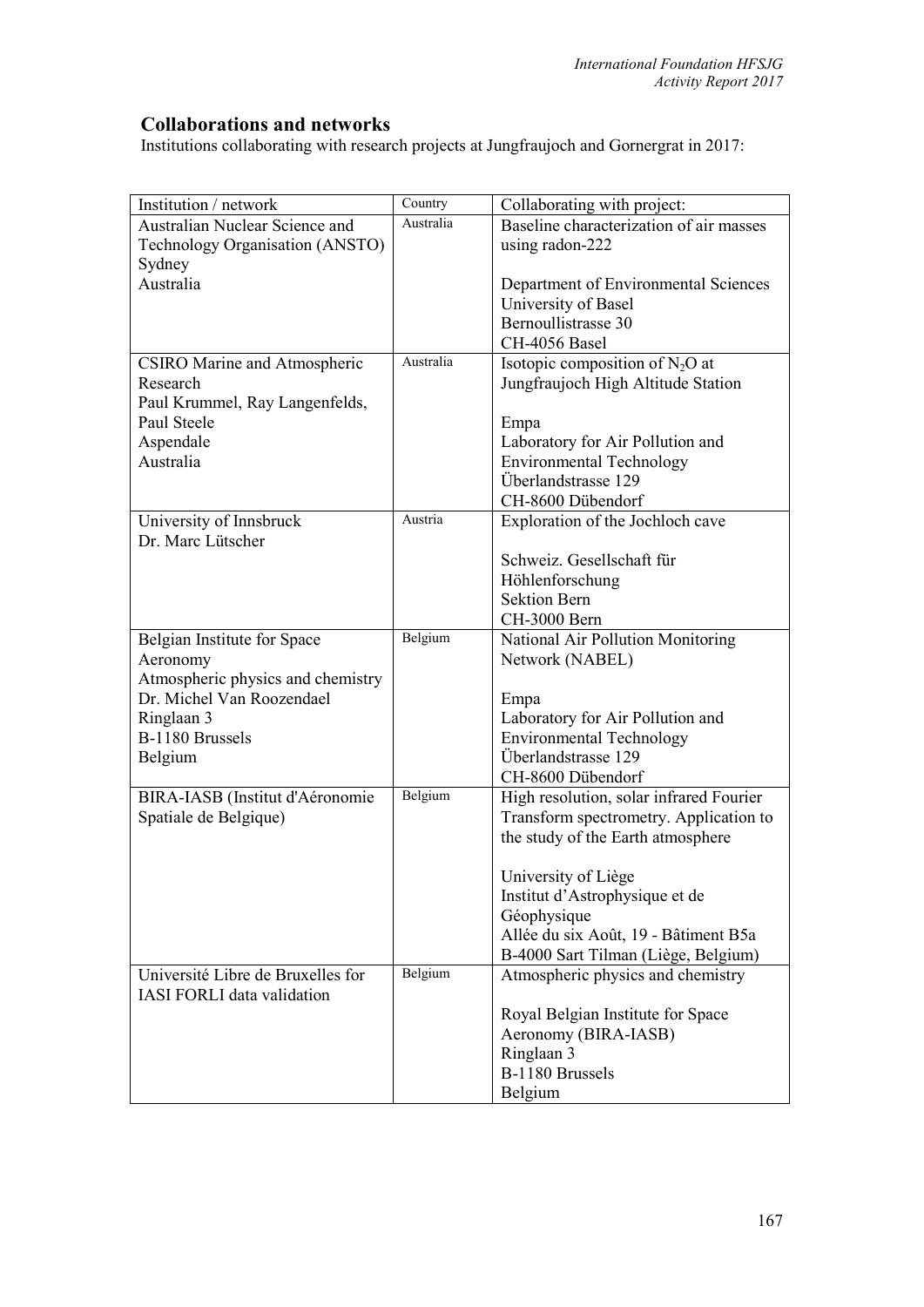| Institution / network              | Country  | Collaborating with project:              |
|------------------------------------|----------|------------------------------------------|
| Université de Liège                | Belgium  | Atmospheric physics and chemistry        |
| Institut d'Astrophysique et de     |          |                                          |
| Géophysique and                    |          | Royal Belgian Institute for Space        |
| <b>NDACC</b> Partners              |          | Aeronomy (BIRA-IASB)                     |
| B-4000 Sart Tilman (Liège)         |          | Ringlaan 3                               |
|                                    |          | B-1180 Brussels                          |
|                                    |          | Belgium                                  |
| Université de Liège                | Belgium  | National Air Pollution Monitoring        |
| Institut d'Astrophysique et de     |          | Network (NABEL)                          |
| Géophysique                        |          |                                          |
| B-4000 Sart Tilman (Liège)         |          | Empa                                     |
|                                    |          | Laboratory for Air Pollution and         |
|                                    |          | <b>Environmental Technology</b>          |
|                                    |          | Überlandstrasse 129                      |
|                                    |          | CH-8600 Dübendorf                        |
| University of Toronto              | Canada   | Ice residual composition measurements    |
| Toronto, Canada                    |          | by single particle mass spectrometry     |
|                                    |          | during INUIT/CLACE-JFJ 2017              |
|                                    |          |                                          |
|                                    |          | Max Planck Institute for Chemistry       |
|                                    |          | Particle Chemistry Department            |
|                                    |          | Hahn-Meitner-Weg 1                       |
|                                    |          | D-55128 Mainz                            |
|                                    |          | Germany                                  |
| University of Toronto              | Canada   | Field measurements of aerosols acting as |
| Toronto, Canada                    |          | ice nucleating particles and their       |
|                                    |          | influence on mixed-phase clouds          |
|                                    |          |                                          |
|                                    |          | Swiss Federal Office of Technology,      |
|                                    |          | ETH Zürich                               |
|                                    |          | Institute for Atmospheric and Climate    |
|                                    |          | Science                                  |
|                                    |          | Universitätsstrasse 16                   |
|                                    |          | CH-8092 Zürich, Switzerland              |
| University of Toronto              | Canada   | Measurement of clouds and secondary      |
| Toronto, Canada                    |          | ice processes at Jungfraujoch            |
|                                    |          |                                          |
|                                    |          | Centre for Atmospheric Science           |
|                                    |          | University of Manchester                 |
|                                    |          | Oxford Road                              |
|                                    |          | Manchester, M13 9PL                      |
|                                    |          | United Kingdom                           |
| <b>ACTRIS</b> (Aerosol, Clouds and | European | Halogenated greenhouse gases at          |
| Trace Gases Research Network)      | network  | Jungfraujoch                             |
|                                    |          |                                          |
|                                    |          | Empa                                     |
|                                    |          | Laboratory for Air Pollution /           |
|                                    |          | <b>Environmental Technology</b>          |
|                                    |          | Überlandstrasse 129                      |
|                                    |          | CH-8600 Dübendorf                        |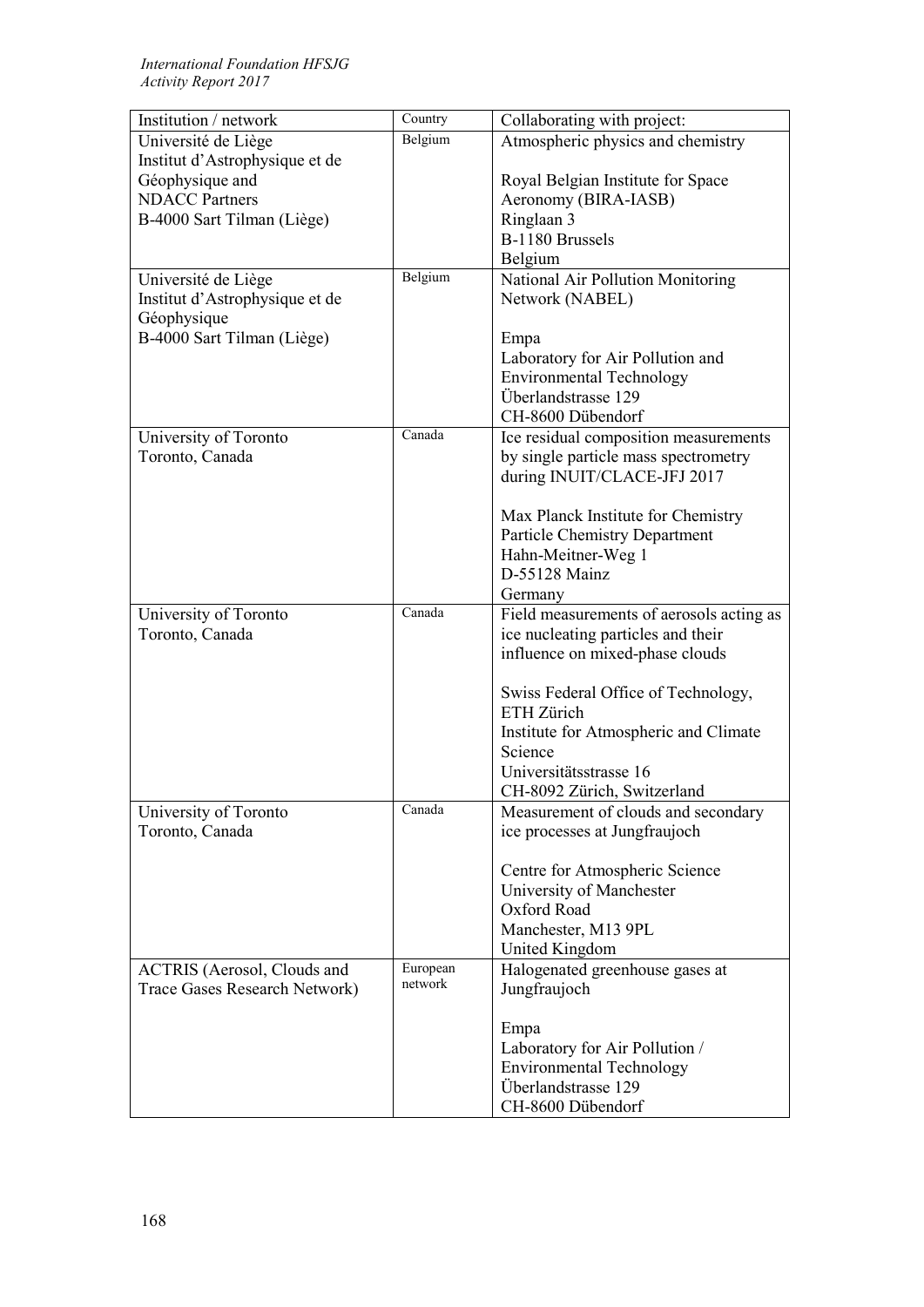| Institution / network                | Country             | Collaborating with project:               |
|--------------------------------------|---------------------|-------------------------------------------|
| <b>ACTRIS</b> (Aerosol, Clouds and   | European            | National Air Pollution Monitoring         |
| Trace Gases Research Network)        | network             | Network (NABEL)                           |
|                                      |                     |                                           |
|                                      |                     | Empa                                      |
|                                      |                     | Laboratory for Air Pollution and          |
|                                      |                     | <b>Environmental Technology</b>           |
|                                      |                     | Überlandstrasse 129                       |
|                                      |                     | CH-8600 Dübendorf                         |
| <b>ACTRIS</b> (Aerosol, Clouds and   | European            | Ice Nucleating Particles (INP) at         |
| Trace Gases Research Network)        | network             | Jungfraujoch during CLACE 2017            |
|                                      |                     |                                           |
|                                      |                     | Goethe-University Frankfurt               |
|                                      |                     | Institute for Atmospheric and             |
|                                      |                     | <b>Environmental Sciences</b>             |
|                                      |                     | Altenhöferallee 1                         |
|                                      |                     |                                           |
|                                      | European            | D-60438 Frankfurt am Main, Germany        |
| <b>BACCHUS</b>                       | network             | Ice Nucleating Particles (INP) at         |
|                                      |                     | Jungfraujoch during CLACE 2017            |
|                                      |                     | Goethe-University Frankfurt               |
|                                      |                     | Institute for Atmospheric and             |
|                                      |                     | <b>Environmental Sciences</b>             |
|                                      |                     | Altenhöferallee 1                         |
|                                      |                     | D-60438 Frankfurt am Main, Germany        |
| Collaboration with S&T for the       | European            | Atmospheric physics and chemistry         |
| CAMS, QA4ECV and S5P                 | network             |                                           |
| <b>Validation Server</b>             |                     | Royal Belgian Institute for Space         |
|                                      |                     | Aeronomy (BIRA-IASB)                      |
|                                      |                     | Ringlaan 3                                |
|                                      |                     |                                           |
|                                      | European            | B-1180 Brussels, Belgium                  |
| Collaboration with European FTIR     | network             | Atmospheric physics and chemistry         |
| and UV-Vis teams and modelling       |                     |                                           |
| teams in the frame of the EU         |                     | Royal Belgian Institute for Space         |
| projects GAIA-CLIM and               |                     | Aeronomy (BIRA-IASB)                      |
| QA4EVC                               |                     | Ringlaan 3                                |
|                                      |                     | B-1180 Brussels, Belgium                  |
| E-GVAP II (EUMETNET GPS              | European<br>network | <b>Automated GNSS Network Switzerland</b> |
| Water Vapour Programme)              |                     | (AGNES)                                   |
|                                      |                     |                                           |
|                                      |                     | Swiss Federal Office of Topography        |
|                                      |                     | swisstopo                                 |
|                                      |                     | Seftigenstrasse 264                       |
|                                      |                     | CH-3084 Wabern                            |
| <b>EMEP</b> (European Monitoring and | European            | National Air Pollution Monitoring         |
| <b>Evaluation Programme)</b>         | network             | Network (NABEL)                           |
|                                      |                     |                                           |
|                                      |                     | Empa                                      |
|                                      |                     | Laboratory for Air Pollution and          |
|                                      |                     | <b>Environmental Technology</b>           |
|                                      |                     | Überlandstrasse 129                       |
|                                      |                     | CH-8600 Dübendorf                         |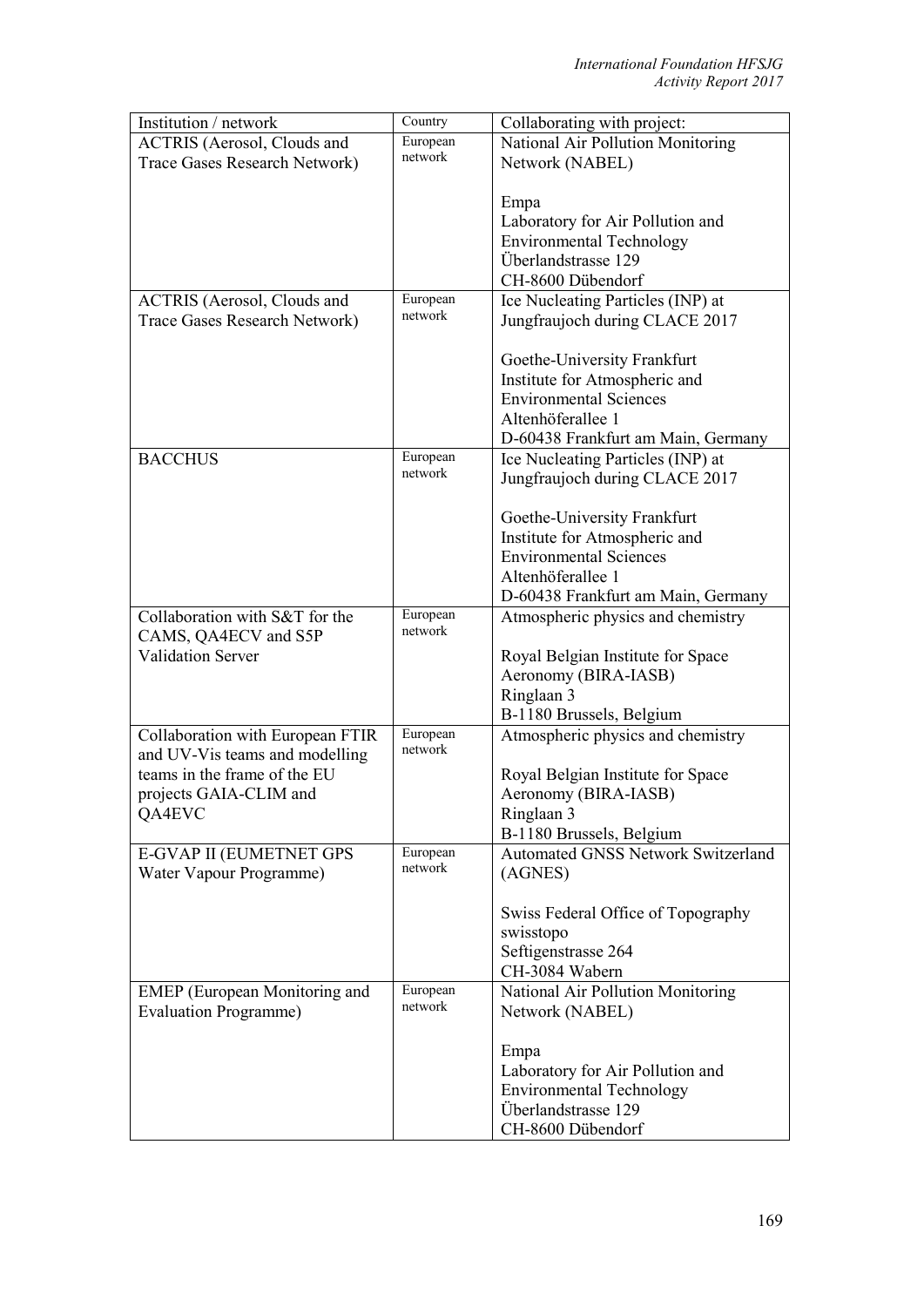| Institution / network               | Country  | Collaborating with project:                |
|-------------------------------------|----------|--------------------------------------------|
| European FP7 Project Real-Time      | European | Neutron monitors - Study of solar and      |
| Database for High Resolution        | network  | galactic cosmic rays                       |
| <b>Neutron Monitor Measurements</b> |          |                                            |
| (NMDB)                              |          | Universität Bern                           |
| http://www.nmdb.eu/                 |          | Physikalisches Institut                    |
|                                     |          | Sidlerstrasse 5                            |
|                                     |          | CH-3012 Bern                               |
| GAW-CH                              | European | High resolution, solar infrared Fourier    |
|                                     | network  | Transform spectrometry. Application to     |
|                                     |          | the study of the Earth atmosphere          |
|                                     |          |                                            |
|                                     |          | University of Liège                        |
|                                     |          | Institut d'Astrophysique et de             |
|                                     |          | Géophysique                                |
|                                     |          | Allée du six Août, 19 - Bâtiment B5a       |
|                                     |          | B-4000 Sart Tilman (Liège, Belgium)        |
| GNSS4SWEC (COST EU project)         | European | <b>Automated GNSS Network Switzerland</b>  |
|                                     | network  | (AGNES)                                    |
|                                     |          |                                            |
|                                     |          | Swiss Federal Office of Topography         |
|                                     |          | swisstopo                                  |
|                                     |          | Seftigenstrasse 264                        |
|                                     |          | CH-3084 Wabern                             |
| <b>ICOS</b> Integrated Carbon       | European | Long-term observations of ${}^{14}CO_2$ at |
| <b>Observation System</b>           | network  | Jungfraujoch                               |
| https://www.icos-ri.eu              |          |                                            |
|                                     |          | Universität Heidelberg                     |
|                                     |          | Institut für Umweltphysik                  |
|                                     |          | Im Neuenheimer Feld 229                    |
|                                     |          | D-69120 Heidelberg                         |
| <b>ICOS</b> Integrated Carbon       | European | National Air Pollution Monitoring          |
| <b>Observation System</b>           | network  | Network (NABEL)                            |
| http://www.icos-ri.eu               |          |                                            |
|                                     |          | Empa                                       |
|                                     |          | Laboratory for Air Pollution and           |
|                                     |          | <b>Environmental Technology</b>            |
|                                     |          | Überlandstrasse 129                        |
|                                     |          | CH-8600 Dübendorf                          |
| <b>ICOS</b> Integrated Carbon       | European | Continuous measurement of stable $CO2$     |
| <b>Observation System</b>           | network  | isotopes at Jungfraujoch, Switzerland      |
| https://www.icos-ri.eu/             |          |                                            |
|                                     |          | Empa                                       |
|                                     |          | Laboratory for Air Pollution and           |
|                                     |          | <b>Environmental Technology</b>            |
|                                     |          | Überlandstrasse 129                        |
|                                     |          | CH-8600 Dübendorf                          |
| <b>ICOS</b> Integrated Carbon       | European | Flask comparison on Jungfraujoch           |
| <b>Observation System partners</b>  | network  |                                            |
| https://www.icos-ri.eu/             |          | Max Planck Institut für Biogeochemie       |
|                                     |          | Hans Knöll Str. 10                         |
|                                     |          | D-007745 Jena                              |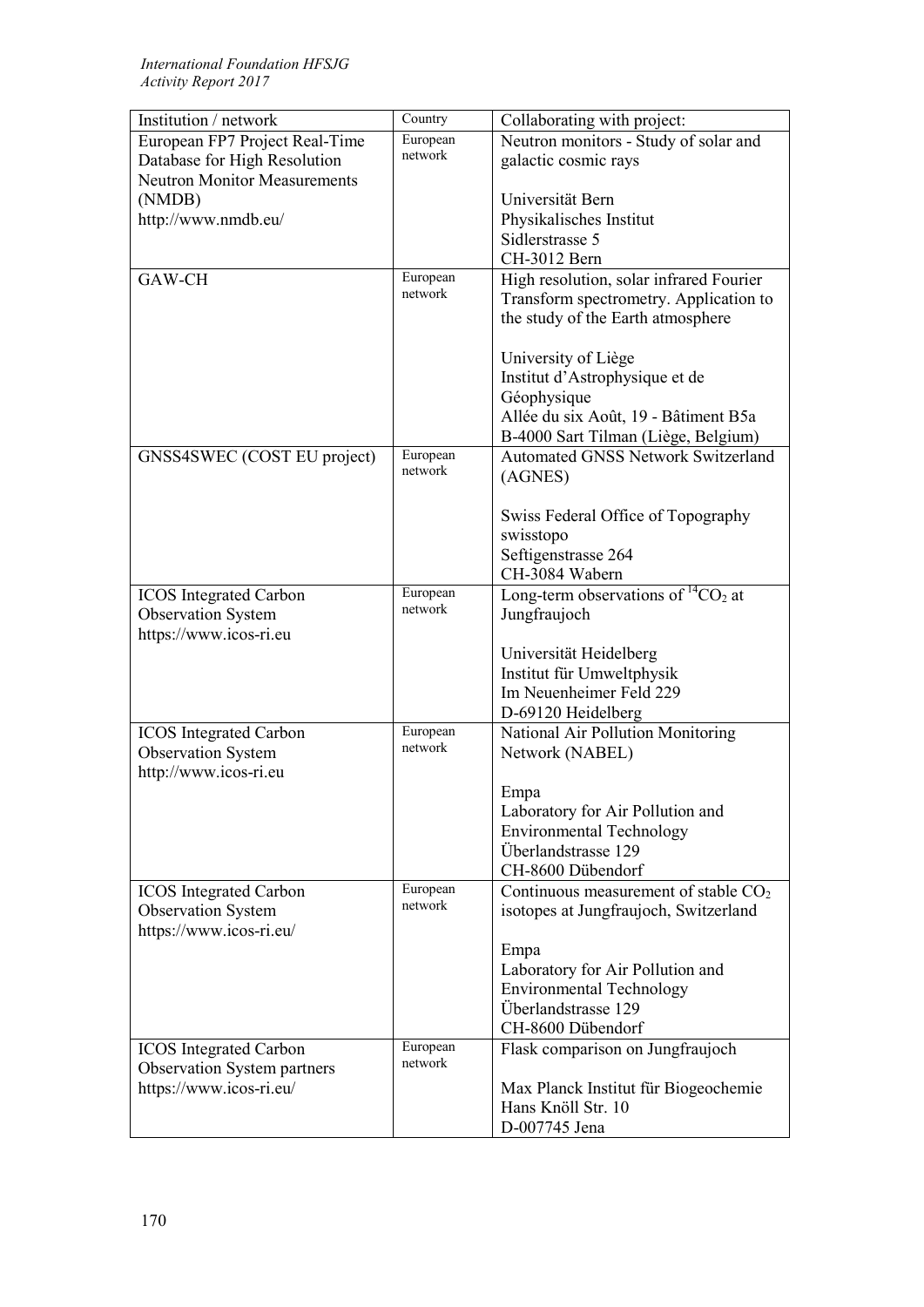| Institution / network                   | Country             | Collaborating with project:            |
|-----------------------------------------|---------------------|----------------------------------------|
| <b>ICOS</b> Integrated Carbon           | European            | High precision carbon dioxide and      |
| Observation System partners             | network             | oxygen measurements at Jungfraujoch    |
| https://www.icos-ri.eu/                 |                     |                                        |
|                                         |                     | Universität Bern                       |
|                                         |                     | Physikalisches Institut                |
|                                         |                     | Sidlerstrasse 5                        |
|                                         |                     | CH-3012 Bern                           |
| InGOS (Integrated non-CO2               | European            | National Air Pollution Monitoring      |
| Greenhouse gas Observation              | network             | Network (NABEL)                        |
| System)                                 |                     |                                        |
|                                         |                     | Empa                                   |
|                                         |                     | Laboratory for Air Pollution and       |
|                                         |                     | <b>Environmental Technology</b>        |
|                                         |                     | Überlandstrasse 129                    |
|                                         |                     | CH-8600 Dübendorf                      |
| <b>INUIT</b> (Ice Nuclei Research Unit) | European            | Ice Nucleating Particles (INP) at      |
|                                         | network             | Jungfraujoch during CLACE 2017         |
|                                         |                     |                                        |
|                                         |                     | Goethe-University Frankfurt            |
|                                         |                     | Institute for Atmospheric and          |
|                                         |                     | <b>Environmental Sciences</b>          |
|                                         |                     | Altenhöferallee 1                      |
|                                         |                     | D-60438 Frankfurt am Main              |
|                                         |                     | Germany                                |
| RINGO (Readiness of ICOS for            | European<br>network | Continuous measurement of stable $CO2$ |
| Necessities of integrated Global        |                     | isotopes at Jungfraujoch, Switzerland  |
| observations)                           |                     |                                        |
|                                         |                     | Empa                                   |
|                                         |                     | Laboratory for Air Pollution and       |
|                                         |                     | <b>Environmental Technology</b>        |
|                                         |                     | Überlandstrasse 129                    |
|                                         |                     | CH-8600 Dübendorf                      |
| University of Helsinki                  | Finland             | The Global Atmosphere Watch Aerosol    |
| Department of Physics                   |                     | Program at Jungfraujoch                |
| Prof. M. Kulmala                        |                     |                                        |
| Helsinki, Finland                       |                     | Paul Scherrer Institute                |
|                                         |                     | Laboratory of Atmospheric Chemistry    |
|                                         |                     | CH-5232 Villigen                       |
|                                         |                     | Switzerland                            |
| INRA (Institut national de la           | France              | Characterisation of biological ice     |
| recherche agronomique)                  |                     | nucleators at cloud height             |
| Pathologie vegetale                     |                     |                                        |
| Montfavet                               |                     | University of Basel                    |
| France                                  |                     | Department of Environmental Sciences   |
|                                         |                     | Bernoullistrasse 30                    |
|                                         |                     | CH-4056 Basel                          |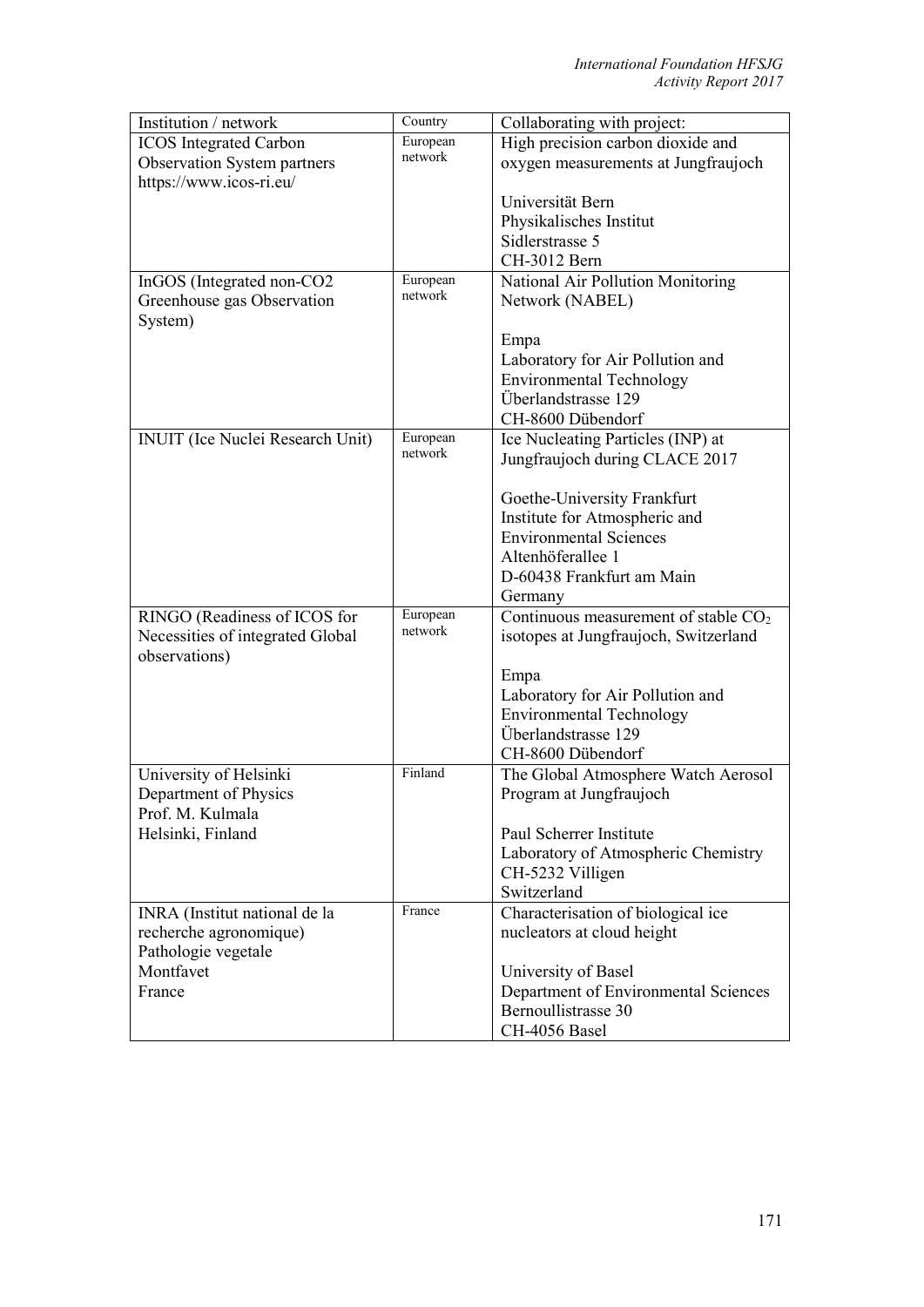| Institution / network         | $\overline{C}$ ountry | Collaborating with project:               |
|-------------------------------|-----------------------|-------------------------------------------|
| <b>LATMOS</b>                 | France                | Atmospheric physics and chemistry         |
| France (SAOZ)                 |                       |                                           |
| F. Goutail, J.-P. Pommerau,   |                       | Royal Belgian Institute for Space         |
| A. Pazmino                    |                       | Aeronomy (BIRA-IASB)                      |
|                               |                       | Ringlaan 3                                |
|                               |                       | B-1180 Brussels                           |
|                               |                       | Belgium                                   |
| Observatoire Midi-Pyrénées    | France                | Tracing sources of selenium and iodine    |
| Dr. Jeroen Sonke              |                       | in precipitation from the high altitude   |
| <b>GET</b>                    |                       | sites Jungfraujoch and Pic du Midi        |
| Toulouse, France              |                       |                                           |
|                               |                       | Eawag                                     |
|                               |                       | Department Water Resources and            |
|                               |                       | Drinking Water, Environmental             |
|                               |                       | Inorganic Geochemistry Group              |
|                               |                       | Überlandstrasse 133                       |
|                               |                       | CH-8600 Dübendorf                         |
| Bavarian Academy of Sciences  | Germany               | Absolute gravimetric calibration line     |
| Alfons-Goppel-Strasse 11      |                       | Interlaken – Jungfraujoch                 |
| D-80539 München               |                       |                                           |
|                               |                       | Federal Office of Topography swisstopo    |
|                               |                       | Seftigenstrasse 264                       |
|                               |                       | CH-3084 Wabern                            |
| <b>ECAC and TROPOS</b>        | Germany               | The Global Atmosphere Watch Aerosol       |
| Prof. A. Wiedensohler         |                       | Program at the Jungfraujoch               |
| Dr. T. Müller                 |                       |                                           |
| Dr. S. Mertes                 |                       | Paul Scherrer Institute                   |
| Leipzig, Germany              |                       | Laboratory of Atmospheric Chemistry       |
|                               |                       | CH-5232 Villigen                          |
|                               |                       | Switzerland                               |
| Goethe-University Frankfurt   | Germany               | Characterization of ice nucleating        |
| Institute for Atmospheric and |                       | aerosol particles by single particle mass |
| <b>Environmental Sciences</b> |                       | spectroscopy and filter sampling,         |
|                               |                       | <b>INUIT-CLACE-2017</b>                   |
| Frankfurt am Main, Germany    |                       |                                           |
|                               |                       | Institute of Meteorology and Climate      |
|                               |                       | Research, Karlsruhe Institute of          |
|                               |                       | Technology                                |
|                               |                       | Hermann-von-Helmholtz-Platz1              |
|                               |                       | D-76344 Eggenstein-Leopoldshafen          |
|                               |                       | Germany                                   |
| Goethe-University Frankfurt   | Germany               | Ice residual composition measurements     |
| Institute for Atmospheric and |                       | by single particle mass spectrometry      |
| <b>Environmental Sciences</b> |                       |                                           |
| Frankfurt am Main, Germany    |                       | during INUIT/CLACE-JFJ 2017               |
|                               |                       |                                           |
|                               |                       | Max Planck Institute for Chemistry        |
|                               |                       | <b>Particle Chemistry Department</b>      |
|                               |                       | Hahn-Meitner-Weg 1<br>D-55128 Mainz       |
|                               |                       |                                           |
|                               |                       | Germany                                   |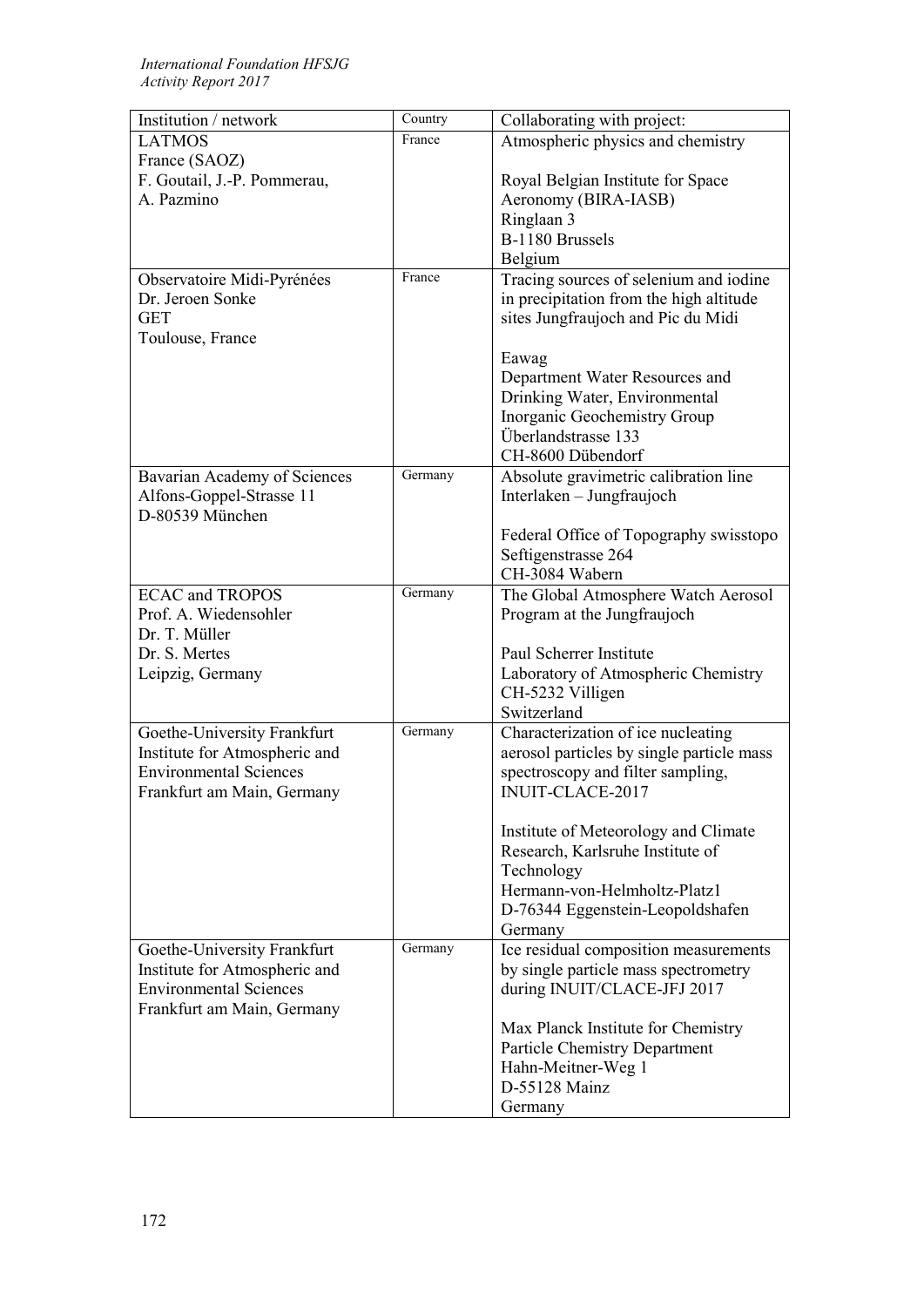| Germany<br>Composition analysis of ice particle<br>Goethe-University Frankfurt<br>residuals combining aerosol mass<br>Institute for Atmospheric and<br><b>Environmental Sciences</b><br>spectrometry and counterflow virtual<br>impactor technique<br>Frankfurt am Main, Germany<br>Leibniz Institut für<br>Troposphärenforschung<br>Permoserstrasse 15<br>D-04318 Leipzig<br>Germany<br>Germany<br>Measurement of clouds and secondary<br>Goethe-University Frankfurt<br>Institute for Atmospheric and<br>ice processes at Jungfraujoch<br><b>Environmental Sciences</b><br>Frankfurt am Main, Germany<br>Centre for Atmospheric Science<br>University of Manchester<br>Oxford Road<br>Manchester, M13 9 PL<br>United Kingdom<br>Helmholtz-Zentrum<br>Germany<br>SwissQuick: Emissions and imissions of<br>Prof. Ralf Ebinghaus<br>atmospheric mercury in Switzerland<br>Dr. Gandrass Jürgen<br>Geesthacht, Germany<br><b>ETH Zurich</b><br>Institute for Chemical and<br>Bioengineering<br>Vladimir-Prelog-Weg 1<br>CH-8093 Zürich<br>Germany<br>High resolution, solar infrared Fourier<br>IMK (Forschungszentrum<br>Karlsruhe)<br>Transform spectrometry. Application to<br>the study of the Earth atmosphere<br>University of Liège<br>Institut d'Astrophysique et de<br>Géophysique<br>Allée du six Août, 19 - Bâtiment B5a<br>B-4000 Sart Tilman (Liège, Belgium)<br>Germany<br>Institute of Atmospheric Physics,<br>The Global Atmosphere Watch Aerosol<br><b>DLR</b><br>Program at Jungfraujoch<br>Dr. A. Petzold<br>Paul Scherrer Institute<br>Oberpfaffenhofen, Germany<br>Laboratory of Atmospheric Chemistry<br>CH-5232 Villigen<br>Switzerland<br>Germany<br>The Global Atmosphere Watch Aerosol<br>Johann Wolfgang Goethe<br>Universität Frankfurt am Main<br>Program at Jungfraujoch<br>Institut für Atmosphäre und<br>Paul Scherrer Institute<br>Umwelt<br>Prof. J. Curtius<br>Laboratory of Atmospheric Chemistry<br>CH-5232 Villigen<br>Frankfurt am Main, Deutschland<br>Switzerland | Institution / network | Country | Collaborating with project: |
|----------------------------------------------------------------------------------------------------------------------------------------------------------------------------------------------------------------------------------------------------------------------------------------------------------------------------------------------------------------------------------------------------------------------------------------------------------------------------------------------------------------------------------------------------------------------------------------------------------------------------------------------------------------------------------------------------------------------------------------------------------------------------------------------------------------------------------------------------------------------------------------------------------------------------------------------------------------------------------------------------------------------------------------------------------------------------------------------------------------------------------------------------------------------------------------------------------------------------------------------------------------------------------------------------------------------------------------------------------------------------------------------------------------------------------------------------------------------------------------------------------------------------------------------------------------------------------------------------------------------------------------------------------------------------------------------------------------------------------------------------------------------------------------------------------------------------------------------------------------------------------------------------------------------------------------------------------------------------------------------------------|-----------------------|---------|-----------------------------|
|                                                                                                                                                                                                                                                                                                                                                                                                                                                                                                                                                                                                                                                                                                                                                                                                                                                                                                                                                                                                                                                                                                                                                                                                                                                                                                                                                                                                                                                                                                                                                                                                                                                                                                                                                                                                                                                                                                                                                                                                          |                       |         |                             |
|                                                                                                                                                                                                                                                                                                                                                                                                                                                                                                                                                                                                                                                                                                                                                                                                                                                                                                                                                                                                                                                                                                                                                                                                                                                                                                                                                                                                                                                                                                                                                                                                                                                                                                                                                                                                                                                                                                                                                                                                          |                       |         |                             |
|                                                                                                                                                                                                                                                                                                                                                                                                                                                                                                                                                                                                                                                                                                                                                                                                                                                                                                                                                                                                                                                                                                                                                                                                                                                                                                                                                                                                                                                                                                                                                                                                                                                                                                                                                                                                                                                                                                                                                                                                          |                       |         |                             |
|                                                                                                                                                                                                                                                                                                                                                                                                                                                                                                                                                                                                                                                                                                                                                                                                                                                                                                                                                                                                                                                                                                                                                                                                                                                                                                                                                                                                                                                                                                                                                                                                                                                                                                                                                                                                                                                                                                                                                                                                          |                       |         |                             |
|                                                                                                                                                                                                                                                                                                                                                                                                                                                                                                                                                                                                                                                                                                                                                                                                                                                                                                                                                                                                                                                                                                                                                                                                                                                                                                                                                                                                                                                                                                                                                                                                                                                                                                                                                                                                                                                                                                                                                                                                          |                       |         |                             |
|                                                                                                                                                                                                                                                                                                                                                                                                                                                                                                                                                                                                                                                                                                                                                                                                                                                                                                                                                                                                                                                                                                                                                                                                                                                                                                                                                                                                                                                                                                                                                                                                                                                                                                                                                                                                                                                                                                                                                                                                          |                       |         |                             |
|                                                                                                                                                                                                                                                                                                                                                                                                                                                                                                                                                                                                                                                                                                                                                                                                                                                                                                                                                                                                                                                                                                                                                                                                                                                                                                                                                                                                                                                                                                                                                                                                                                                                                                                                                                                                                                                                                                                                                                                                          |                       |         |                             |
|                                                                                                                                                                                                                                                                                                                                                                                                                                                                                                                                                                                                                                                                                                                                                                                                                                                                                                                                                                                                                                                                                                                                                                                                                                                                                                                                                                                                                                                                                                                                                                                                                                                                                                                                                                                                                                                                                                                                                                                                          |                       |         |                             |
|                                                                                                                                                                                                                                                                                                                                                                                                                                                                                                                                                                                                                                                                                                                                                                                                                                                                                                                                                                                                                                                                                                                                                                                                                                                                                                                                                                                                                                                                                                                                                                                                                                                                                                                                                                                                                                                                                                                                                                                                          |                       |         |                             |
|                                                                                                                                                                                                                                                                                                                                                                                                                                                                                                                                                                                                                                                                                                                                                                                                                                                                                                                                                                                                                                                                                                                                                                                                                                                                                                                                                                                                                                                                                                                                                                                                                                                                                                                                                                                                                                                                                                                                                                                                          |                       |         |                             |
|                                                                                                                                                                                                                                                                                                                                                                                                                                                                                                                                                                                                                                                                                                                                                                                                                                                                                                                                                                                                                                                                                                                                                                                                                                                                                                                                                                                                                                                                                                                                                                                                                                                                                                                                                                                                                                                                                                                                                                                                          |                       |         |                             |
|                                                                                                                                                                                                                                                                                                                                                                                                                                                                                                                                                                                                                                                                                                                                                                                                                                                                                                                                                                                                                                                                                                                                                                                                                                                                                                                                                                                                                                                                                                                                                                                                                                                                                                                                                                                                                                                                                                                                                                                                          |                       |         |                             |
|                                                                                                                                                                                                                                                                                                                                                                                                                                                                                                                                                                                                                                                                                                                                                                                                                                                                                                                                                                                                                                                                                                                                                                                                                                                                                                                                                                                                                                                                                                                                                                                                                                                                                                                                                                                                                                                                                                                                                                                                          |                       |         |                             |
|                                                                                                                                                                                                                                                                                                                                                                                                                                                                                                                                                                                                                                                                                                                                                                                                                                                                                                                                                                                                                                                                                                                                                                                                                                                                                                                                                                                                                                                                                                                                                                                                                                                                                                                                                                                                                                                                                                                                                                                                          |                       |         |                             |
|                                                                                                                                                                                                                                                                                                                                                                                                                                                                                                                                                                                                                                                                                                                                                                                                                                                                                                                                                                                                                                                                                                                                                                                                                                                                                                                                                                                                                                                                                                                                                                                                                                                                                                                                                                                                                                                                                                                                                                                                          |                       |         |                             |
|                                                                                                                                                                                                                                                                                                                                                                                                                                                                                                                                                                                                                                                                                                                                                                                                                                                                                                                                                                                                                                                                                                                                                                                                                                                                                                                                                                                                                                                                                                                                                                                                                                                                                                                                                                                                                                                                                                                                                                                                          |                       |         |                             |
|                                                                                                                                                                                                                                                                                                                                                                                                                                                                                                                                                                                                                                                                                                                                                                                                                                                                                                                                                                                                                                                                                                                                                                                                                                                                                                                                                                                                                                                                                                                                                                                                                                                                                                                                                                                                                                                                                                                                                                                                          |                       |         |                             |
|                                                                                                                                                                                                                                                                                                                                                                                                                                                                                                                                                                                                                                                                                                                                                                                                                                                                                                                                                                                                                                                                                                                                                                                                                                                                                                                                                                                                                                                                                                                                                                                                                                                                                                                                                                                                                                                                                                                                                                                                          |                       |         |                             |
|                                                                                                                                                                                                                                                                                                                                                                                                                                                                                                                                                                                                                                                                                                                                                                                                                                                                                                                                                                                                                                                                                                                                                                                                                                                                                                                                                                                                                                                                                                                                                                                                                                                                                                                                                                                                                                                                                                                                                                                                          |                       |         |                             |
|                                                                                                                                                                                                                                                                                                                                                                                                                                                                                                                                                                                                                                                                                                                                                                                                                                                                                                                                                                                                                                                                                                                                                                                                                                                                                                                                                                                                                                                                                                                                                                                                                                                                                                                                                                                                                                                                                                                                                                                                          |                       |         |                             |
|                                                                                                                                                                                                                                                                                                                                                                                                                                                                                                                                                                                                                                                                                                                                                                                                                                                                                                                                                                                                                                                                                                                                                                                                                                                                                                                                                                                                                                                                                                                                                                                                                                                                                                                                                                                                                                                                                                                                                                                                          |                       |         |                             |
|                                                                                                                                                                                                                                                                                                                                                                                                                                                                                                                                                                                                                                                                                                                                                                                                                                                                                                                                                                                                                                                                                                                                                                                                                                                                                                                                                                                                                                                                                                                                                                                                                                                                                                                                                                                                                                                                                                                                                                                                          |                       |         |                             |
|                                                                                                                                                                                                                                                                                                                                                                                                                                                                                                                                                                                                                                                                                                                                                                                                                                                                                                                                                                                                                                                                                                                                                                                                                                                                                                                                                                                                                                                                                                                                                                                                                                                                                                                                                                                                                                                                                                                                                                                                          |                       |         |                             |
|                                                                                                                                                                                                                                                                                                                                                                                                                                                                                                                                                                                                                                                                                                                                                                                                                                                                                                                                                                                                                                                                                                                                                                                                                                                                                                                                                                                                                                                                                                                                                                                                                                                                                                                                                                                                                                                                                                                                                                                                          |                       |         |                             |
|                                                                                                                                                                                                                                                                                                                                                                                                                                                                                                                                                                                                                                                                                                                                                                                                                                                                                                                                                                                                                                                                                                                                                                                                                                                                                                                                                                                                                                                                                                                                                                                                                                                                                                                                                                                                                                                                                                                                                                                                          |                       |         |                             |
|                                                                                                                                                                                                                                                                                                                                                                                                                                                                                                                                                                                                                                                                                                                                                                                                                                                                                                                                                                                                                                                                                                                                                                                                                                                                                                                                                                                                                                                                                                                                                                                                                                                                                                                                                                                                                                                                                                                                                                                                          |                       |         |                             |
|                                                                                                                                                                                                                                                                                                                                                                                                                                                                                                                                                                                                                                                                                                                                                                                                                                                                                                                                                                                                                                                                                                                                                                                                                                                                                                                                                                                                                                                                                                                                                                                                                                                                                                                                                                                                                                                                                                                                                                                                          |                       |         |                             |
|                                                                                                                                                                                                                                                                                                                                                                                                                                                                                                                                                                                                                                                                                                                                                                                                                                                                                                                                                                                                                                                                                                                                                                                                                                                                                                                                                                                                                                                                                                                                                                                                                                                                                                                                                                                                                                                                                                                                                                                                          |                       |         |                             |
|                                                                                                                                                                                                                                                                                                                                                                                                                                                                                                                                                                                                                                                                                                                                                                                                                                                                                                                                                                                                                                                                                                                                                                                                                                                                                                                                                                                                                                                                                                                                                                                                                                                                                                                                                                                                                                                                                                                                                                                                          |                       |         |                             |
|                                                                                                                                                                                                                                                                                                                                                                                                                                                                                                                                                                                                                                                                                                                                                                                                                                                                                                                                                                                                                                                                                                                                                                                                                                                                                                                                                                                                                                                                                                                                                                                                                                                                                                                                                                                                                                                                                                                                                                                                          |                       |         |                             |
|                                                                                                                                                                                                                                                                                                                                                                                                                                                                                                                                                                                                                                                                                                                                                                                                                                                                                                                                                                                                                                                                                                                                                                                                                                                                                                                                                                                                                                                                                                                                                                                                                                                                                                                                                                                                                                                                                                                                                                                                          |                       |         |                             |
|                                                                                                                                                                                                                                                                                                                                                                                                                                                                                                                                                                                                                                                                                                                                                                                                                                                                                                                                                                                                                                                                                                                                                                                                                                                                                                                                                                                                                                                                                                                                                                                                                                                                                                                                                                                                                                                                                                                                                                                                          |                       |         |                             |
|                                                                                                                                                                                                                                                                                                                                                                                                                                                                                                                                                                                                                                                                                                                                                                                                                                                                                                                                                                                                                                                                                                                                                                                                                                                                                                                                                                                                                                                                                                                                                                                                                                                                                                                                                                                                                                                                                                                                                                                                          |                       |         |                             |
|                                                                                                                                                                                                                                                                                                                                                                                                                                                                                                                                                                                                                                                                                                                                                                                                                                                                                                                                                                                                                                                                                                                                                                                                                                                                                                                                                                                                                                                                                                                                                                                                                                                                                                                                                                                                                                                                                                                                                                                                          |                       |         |                             |
|                                                                                                                                                                                                                                                                                                                                                                                                                                                                                                                                                                                                                                                                                                                                                                                                                                                                                                                                                                                                                                                                                                                                                                                                                                                                                                                                                                                                                                                                                                                                                                                                                                                                                                                                                                                                                                                                                                                                                                                                          |                       |         |                             |
|                                                                                                                                                                                                                                                                                                                                                                                                                                                                                                                                                                                                                                                                                                                                                                                                                                                                                                                                                                                                                                                                                                                                                                                                                                                                                                                                                                                                                                                                                                                                                                                                                                                                                                                                                                                                                                                                                                                                                                                                          |                       |         |                             |
|                                                                                                                                                                                                                                                                                                                                                                                                                                                                                                                                                                                                                                                                                                                                                                                                                                                                                                                                                                                                                                                                                                                                                                                                                                                                                                                                                                                                                                                                                                                                                                                                                                                                                                                                                                                                                                                                                                                                                                                                          |                       |         |                             |
|                                                                                                                                                                                                                                                                                                                                                                                                                                                                                                                                                                                                                                                                                                                                                                                                                                                                                                                                                                                                                                                                                                                                                                                                                                                                                                                                                                                                                                                                                                                                                                                                                                                                                                                                                                                                                                                                                                                                                                                                          |                       |         |                             |
|                                                                                                                                                                                                                                                                                                                                                                                                                                                                                                                                                                                                                                                                                                                                                                                                                                                                                                                                                                                                                                                                                                                                                                                                                                                                                                                                                                                                                                                                                                                                                                                                                                                                                                                                                                                                                                                                                                                                                                                                          |                       |         |                             |
|                                                                                                                                                                                                                                                                                                                                                                                                                                                                                                                                                                                                                                                                                                                                                                                                                                                                                                                                                                                                                                                                                                                                                                                                                                                                                                                                                                                                                                                                                                                                                                                                                                                                                                                                                                                                                                                                                                                                                                                                          |                       |         |                             |
|                                                                                                                                                                                                                                                                                                                                                                                                                                                                                                                                                                                                                                                                                                                                                                                                                                                                                                                                                                                                                                                                                                                                                                                                                                                                                                                                                                                                                                                                                                                                                                                                                                                                                                                                                                                                                                                                                                                                                                                                          |                       |         |                             |
|                                                                                                                                                                                                                                                                                                                                                                                                                                                                                                                                                                                                                                                                                                                                                                                                                                                                                                                                                                                                                                                                                                                                                                                                                                                                                                                                                                                                                                                                                                                                                                                                                                                                                                                                                                                                                                                                                                                                                                                                          |                       |         |                             |
|                                                                                                                                                                                                                                                                                                                                                                                                                                                                                                                                                                                                                                                                                                                                                                                                                                                                                                                                                                                                                                                                                                                                                                                                                                                                                                                                                                                                                                                                                                                                                                                                                                                                                                                                                                                                                                                                                                                                                                                                          |                       |         |                             |
|                                                                                                                                                                                                                                                                                                                                                                                                                                                                                                                                                                                                                                                                                                                                                                                                                                                                                                                                                                                                                                                                                                                                                                                                                                                                                                                                                                                                                                                                                                                                                                                                                                                                                                                                                                                                                                                                                                                                                                                                          |                       |         |                             |
|                                                                                                                                                                                                                                                                                                                                                                                                                                                                                                                                                                                                                                                                                                                                                                                                                                                                                                                                                                                                                                                                                                                                                                                                                                                                                                                                                                                                                                                                                                                                                                                                                                                                                                                                                                                                                                                                                                                                                                                                          |                       |         |                             |
|                                                                                                                                                                                                                                                                                                                                                                                                                                                                                                                                                                                                                                                                                                                                                                                                                                                                                                                                                                                                                                                                                                                                                                                                                                                                                                                                                                                                                                                                                                                                                                                                                                                                                                                                                                                                                                                                                                                                                                                                          |                       |         |                             |
|                                                                                                                                                                                                                                                                                                                                                                                                                                                                                                                                                                                                                                                                                                                                                                                                                                                                                                                                                                                                                                                                                                                                                                                                                                                                                                                                                                                                                                                                                                                                                                                                                                                                                                                                                                                                                                                                                                                                                                                                          |                       |         |                             |
|                                                                                                                                                                                                                                                                                                                                                                                                                                                                                                                                                                                                                                                                                                                                                                                                                                                                                                                                                                                                                                                                                                                                                                                                                                                                                                                                                                                                                                                                                                                                                                                                                                                                                                                                                                                                                                                                                                                                                                                                          |                       |         |                             |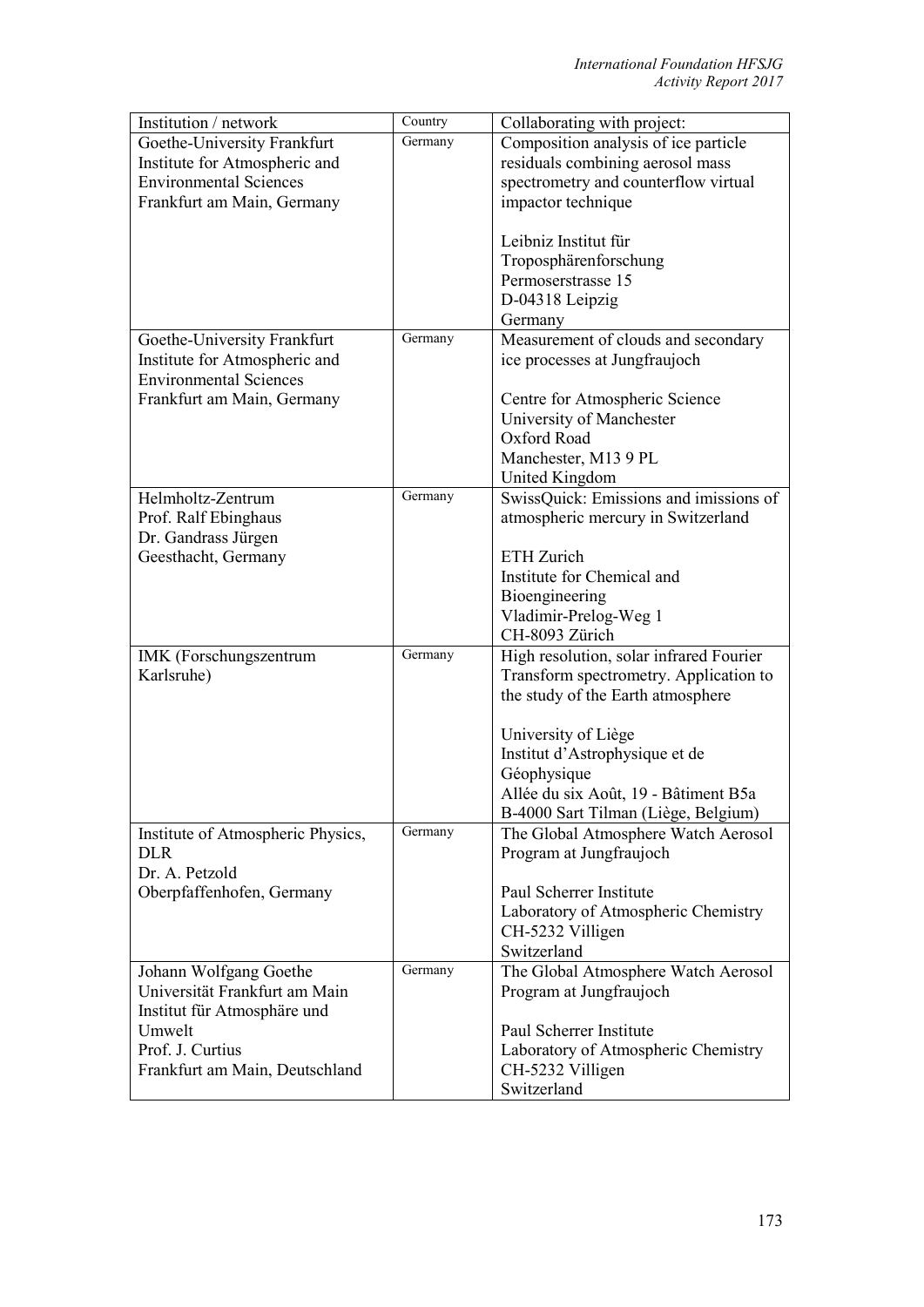| Institution / network              | Country | Collaborating with project:               |
|------------------------------------|---------|-------------------------------------------|
| Karlsruhe Institute of Technology  | Germany | The Global Atmosphere Watch Aerosol       |
| (KIT)                              |         | Program at Jungfraujoch                   |
| Institute of Meteorology and       |         |                                           |
| <b>Climate Research</b>            |         |                                           |
| Dr. Martin Schnaiter               |         | Paul Scherrer Institute                   |
| Dr. Corinna Hoose                  |         | Laboratory of Atmospheric Chemistry       |
| Karlsruhe, Germany                 |         | CH-5232 Villigen, Switzerland             |
| Karlsruhe Institute of Technology  | Germany | Ice residual composition measurements     |
| (KIT)                              |         | by single particle mass spectrometry      |
| Karlsruhe, Germany                 |         | during INUIT/CLACE-JFJ 2017               |
|                                    |         |                                           |
|                                    |         | Max Planck Institute for Chemistry        |
|                                    |         | <b>Particle Chemistry Department</b>      |
|                                    |         | Hahn-Meitner-Weg 1                        |
|                                    |         | D-55128 Mainz, Germany                    |
| Karlsruhe Institute of Technology  | Germany | Composition analysis of ice particle      |
| (KIT)                              |         | residuals combining aerosol mass          |
| Karlsruhe, Germany                 |         | spectrometry and counterflow virtual      |
|                                    |         | impactor technique                        |
|                                    |         |                                           |
|                                    |         | Leibniz Institut für                      |
|                                    |         | Troposphärenforschung                     |
|                                    |         | Permoserstrasse 15                        |
|                                    |         | D-04318 Leipzig, Germany                  |
| Karlsruhe Institute of Technology  | Germany | Measurement of clouds and secondary       |
| (KIT)                              |         | ice processes at Jungfraujoch             |
| Karlsruhe, Germany                 |         |                                           |
|                                    |         | Centre for Atmospheric Science            |
|                                    |         | University of Manchester                  |
|                                    |         | Oxford Road                               |
|                                    |         | Manchester, M13 9 PL                      |
|                                    |         | United Kingdom                            |
| Leibniz Institute for Tropospheric | Germany | Characterization of ice nucleating        |
| Research                           |         | aerosol particles by single particle mass |
| Dr. S. Mertes                      |         | spectroscopy and filter sampling,         |
| D-04318 Leipzig                    |         | <b>INUIT-CLACE-2017</b>                   |
| Germany                            |         |                                           |
|                                    |         | Institute of Meteorology and Climate      |
|                                    |         | Research, Karlsruhe Institute of          |
|                                    |         | Technology                                |
|                                    |         | Hermann-von-Helmholtz-Platz1              |
|                                    |         | D-76344 Eggenstein-Leopoldshafen          |
|                                    |         | Germany                                   |
| Leibniz Institute for Tropospheric | Germany | Ice residual composition measurements     |
| Research                           |         | by single particle mass spectrometry      |
| Leipzig, Germany                   |         | during INUIT/CLACE-JFJ 2017               |
|                                    |         |                                           |
|                                    |         | Max Planck Institute for Chemistry        |
|                                    |         | <b>Particle Chemistry Department</b>      |
|                                    |         | Hahn-Meitner-Weg 1                        |
|                                    |         | D-55128 Mainz                             |
|                                    |         | Germany                                   |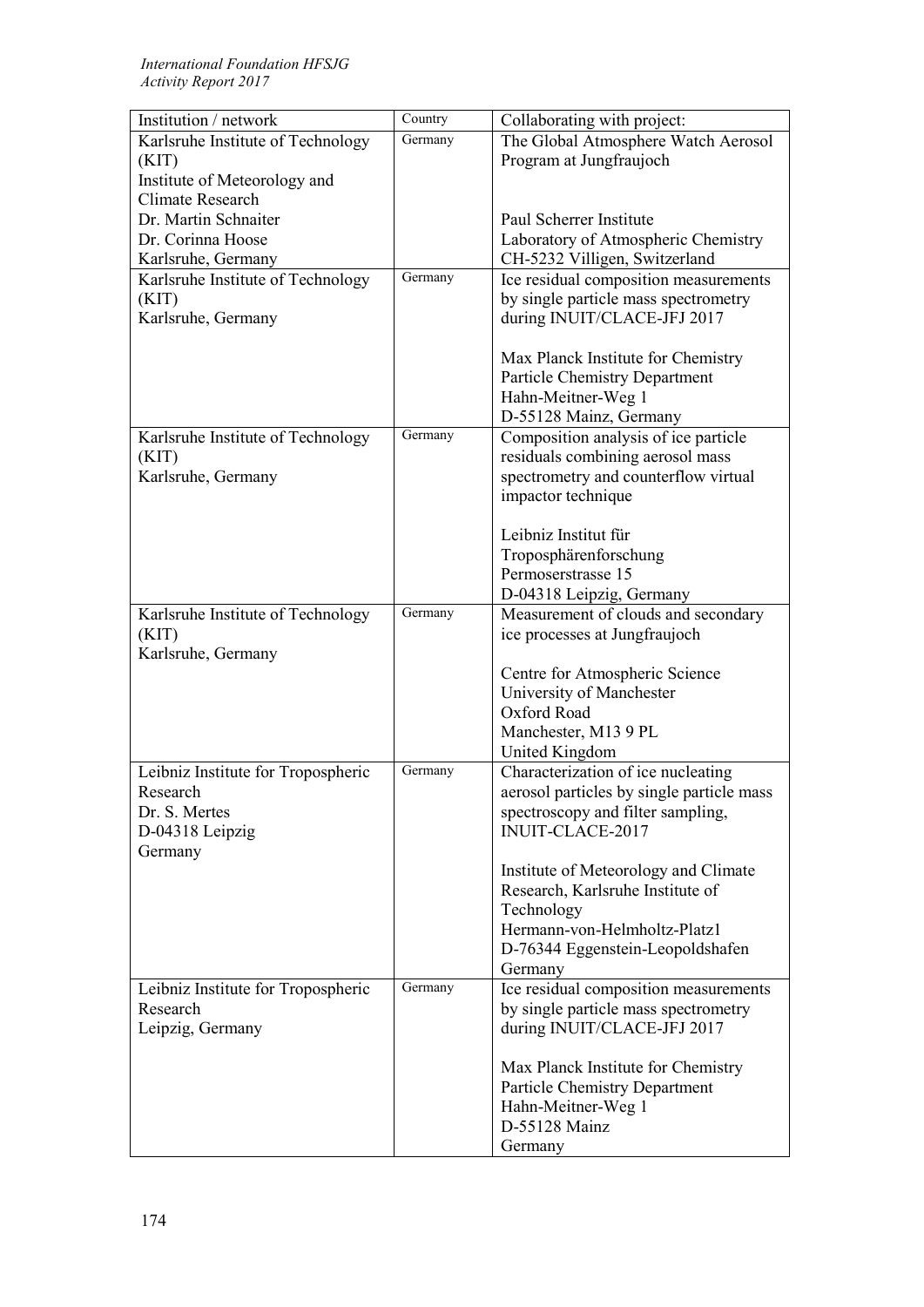| Institution / network              | Country | Collaborating with project:               |
|------------------------------------|---------|-------------------------------------------|
| Leibniz Institute for Tropospheric | Germany | Measurement of clouds and secondary       |
| Research                           |         | ice processes at Jungfraujoch             |
| Leipzig, Germany                   |         |                                           |
|                                    |         | Centre for Atmospheric Science            |
|                                    |         | University of Manchester                  |
|                                    |         | Oxford Road                               |
|                                    |         | Manchester, M13 9 PL                      |
|                                    |         | United Kingdom                            |
| Max-Planck Institute for           | Germany | Continuous measurement of stable $CO2$    |
| Biogeochemistry                    |         | isotopes at Jungfraujoch, Switzerland     |
| Hans Knöll Str. 10                 |         |                                           |
| D-007745 Jena                      |         | Empa                                      |
| Germany                            |         | Laboratory for Air Pollution and          |
|                                    |         | <b>Environmental Technology</b>           |
|                                    |         | Überlandstrasse 129                       |
|                                    |         | CH-8600 Dübendorf                         |
| Max-Planck-Institut für Chemie     | Germany | The Global Atmosphere Watch Aerosol       |
| <b>Biogeochemistry Department</b>  |         | Program at Jungfraujoch                   |
| Dr. U. Pöschl                      |         |                                           |
| Mainz                              |         | Paul Scherrer Institute                   |
|                                    |         | Laboratory of Atmospheric Chemistry       |
|                                    |         | CH-5232 Villigen                          |
|                                    |         | Switzerland                               |
| Max-Planck-Institut für            | Germany | High precision carbon dioxide and         |
| Biogeochemie                       |         | oxygen measurements at Jungfraujoch       |
| Jena                               |         |                                           |
|                                    |         | Universität Bern                          |
|                                    |         | Physikalisches Institut                   |
|                                    |         | Sidlerstrasse 5                           |
|                                    |         | CH-3012 Bern                              |
| Max-Planck-Institut für Chemie     | Germany | Characterization of ice nucleating        |
| Dr. J. Schneider                   |         | aerosol particles by single particle mass |
| D-55128 Mainz                      |         | spectroscopy and filter sampling,         |
| Germany                            |         | INUIT-CLACE-2017                          |
|                                    |         |                                           |
|                                    |         | Institute of Meteorology and Climate      |
|                                    |         | Research, Karlsruhe Institute of          |
|                                    |         | Technology                                |
|                                    |         | Hermann-von-Helmholtz-Platz1              |
|                                    |         | D-76344 Eggenstein-Leopoldshafen          |
|                                    |         | Germany                                   |
| Max-Planck-Institut für Chemie     | Germany | Measurement of clouds and secondary       |
| Dr. J. Schneider                   |         | ice processes at Jungfraujoch             |
| D-55128 Mainz                      |         |                                           |
| Germany                            |         | Centre for Atmospheric Science            |
|                                    |         | University of Manchester                  |
|                                    |         | Oxford Road                               |
|                                    |         | Manchester, M13 9 PL                      |
|                                    |         | United Kingdom                            |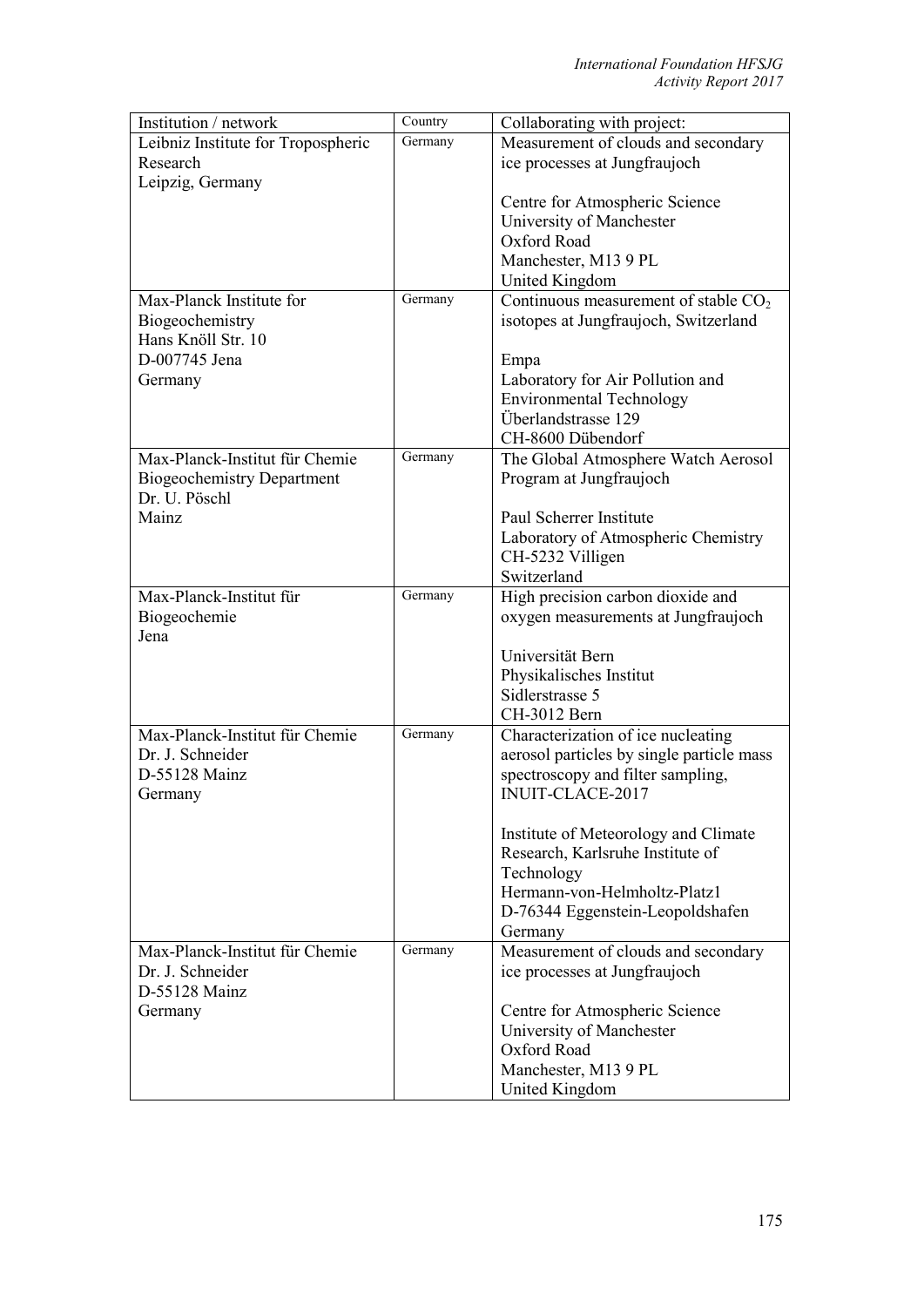| Germany<br>Max-Planck-Institut für Chemie<br>The Global Atmosphere Watch Aerosol<br>Program at Jungfraujoch<br><b>Particle Chemistry Department</b><br>Dr. J. Schneider<br>Prof. S. Borrmann<br>Paul Scherrer Institute<br>Laboratory of Atmospheric Chemistry<br>Mainz<br>CH-5232 Villigen<br>Switzerland<br>Composition analysis of ice particle<br>Germany<br>Max-Planck-Institute<br>residuals combining aerosol mass<br>Mainz, Germany<br>spectrometry and counterflow virtual<br>impactor technique<br>Leibniz Institut für<br>Troposphärenforschung<br>Permoserstrasse 15<br>D-04318 Leipzig<br>Germany<br>Germany<br>Max-Planck-Institute for Chemistry<br>Field measurements of aerosols acting as<br>ice nucleating particles and their<br>Dr. Jacob Fugal<br>Mainz, Germany<br>influence on mixed-phase clouds<br>Swiss Federal Office of Technology,<br>ETH Zürich<br>Institute for Atmospheric and Climate<br>Science<br>Universitätsstrasse 16<br>CH-8092 Zürich, Switzerland<br>Max-Planck-Institut für<br>Germany<br>High precision carbon dioxide and<br>Biogeochemie<br>oxygen measurements at Jungfraujoch<br>Jena<br>Universität Bern<br>Physikalisches Institut<br>Sidlerstrasse 5<br>CH-3012 Bern<br><b>SFC Energy AG</b><br>Germany<br>Performance of Methanol fuel cells in<br>Eugen-Sänger-Ring 7<br>alpine environments<br>D-85649 Brunnthal<br>armasuisse S+T<br><b>Test Centre</b><br>Feuerwerkerstrasse 39<br>CH-3602 Thun<br>Switzerland<br>Germany<br>Ice Nucleating Particles (INP) at<br>Technische Universität Darmstadt<br>Institut für Angewandte<br>Jungfraujoch during CLACE 2017<br>Geowissenschaften<br>Prof. M. Ebert<br>Goethe-University Frankfurt<br>D-64287 Darmstadt<br>Institute for Atmospheric and<br><b>Environmental Sciences</b><br>Altenhöferallee 1<br>D-60438 Frankfurt am Main | Institution / network | Country | Collaborating with project: |
|----------------------------------------------------------------------------------------------------------------------------------------------------------------------------------------------------------------------------------------------------------------------------------------------------------------------------------------------------------------------------------------------------------------------------------------------------------------------------------------------------------------------------------------------------------------------------------------------------------------------------------------------------------------------------------------------------------------------------------------------------------------------------------------------------------------------------------------------------------------------------------------------------------------------------------------------------------------------------------------------------------------------------------------------------------------------------------------------------------------------------------------------------------------------------------------------------------------------------------------------------------------------------------------------------------------------------------------------------------------------------------------------------------------------------------------------------------------------------------------------------------------------------------------------------------------------------------------------------------------------------------------------------------------------------------------------------------------------------------------------------------------------------------------------------------------------------------------|-----------------------|---------|-----------------------------|
|                                                                                                                                                                                                                                                                                                                                                                                                                                                                                                                                                                                                                                                                                                                                                                                                                                                                                                                                                                                                                                                                                                                                                                                                                                                                                                                                                                                                                                                                                                                                                                                                                                                                                                                                                                                                                                        |                       |         |                             |
|                                                                                                                                                                                                                                                                                                                                                                                                                                                                                                                                                                                                                                                                                                                                                                                                                                                                                                                                                                                                                                                                                                                                                                                                                                                                                                                                                                                                                                                                                                                                                                                                                                                                                                                                                                                                                                        |                       |         |                             |
|                                                                                                                                                                                                                                                                                                                                                                                                                                                                                                                                                                                                                                                                                                                                                                                                                                                                                                                                                                                                                                                                                                                                                                                                                                                                                                                                                                                                                                                                                                                                                                                                                                                                                                                                                                                                                                        |                       |         |                             |
|                                                                                                                                                                                                                                                                                                                                                                                                                                                                                                                                                                                                                                                                                                                                                                                                                                                                                                                                                                                                                                                                                                                                                                                                                                                                                                                                                                                                                                                                                                                                                                                                                                                                                                                                                                                                                                        |                       |         |                             |
|                                                                                                                                                                                                                                                                                                                                                                                                                                                                                                                                                                                                                                                                                                                                                                                                                                                                                                                                                                                                                                                                                                                                                                                                                                                                                                                                                                                                                                                                                                                                                                                                                                                                                                                                                                                                                                        |                       |         |                             |
|                                                                                                                                                                                                                                                                                                                                                                                                                                                                                                                                                                                                                                                                                                                                                                                                                                                                                                                                                                                                                                                                                                                                                                                                                                                                                                                                                                                                                                                                                                                                                                                                                                                                                                                                                                                                                                        |                       |         |                             |
|                                                                                                                                                                                                                                                                                                                                                                                                                                                                                                                                                                                                                                                                                                                                                                                                                                                                                                                                                                                                                                                                                                                                                                                                                                                                                                                                                                                                                                                                                                                                                                                                                                                                                                                                                                                                                                        |                       |         |                             |
|                                                                                                                                                                                                                                                                                                                                                                                                                                                                                                                                                                                                                                                                                                                                                                                                                                                                                                                                                                                                                                                                                                                                                                                                                                                                                                                                                                                                                                                                                                                                                                                                                                                                                                                                                                                                                                        |                       |         |                             |
|                                                                                                                                                                                                                                                                                                                                                                                                                                                                                                                                                                                                                                                                                                                                                                                                                                                                                                                                                                                                                                                                                                                                                                                                                                                                                                                                                                                                                                                                                                                                                                                                                                                                                                                                                                                                                                        |                       |         |                             |
|                                                                                                                                                                                                                                                                                                                                                                                                                                                                                                                                                                                                                                                                                                                                                                                                                                                                                                                                                                                                                                                                                                                                                                                                                                                                                                                                                                                                                                                                                                                                                                                                                                                                                                                                                                                                                                        |                       |         |                             |
|                                                                                                                                                                                                                                                                                                                                                                                                                                                                                                                                                                                                                                                                                                                                                                                                                                                                                                                                                                                                                                                                                                                                                                                                                                                                                                                                                                                                                                                                                                                                                                                                                                                                                                                                                                                                                                        |                       |         |                             |
|                                                                                                                                                                                                                                                                                                                                                                                                                                                                                                                                                                                                                                                                                                                                                                                                                                                                                                                                                                                                                                                                                                                                                                                                                                                                                                                                                                                                                                                                                                                                                                                                                                                                                                                                                                                                                                        |                       |         |                             |
|                                                                                                                                                                                                                                                                                                                                                                                                                                                                                                                                                                                                                                                                                                                                                                                                                                                                                                                                                                                                                                                                                                                                                                                                                                                                                                                                                                                                                                                                                                                                                                                                                                                                                                                                                                                                                                        |                       |         |                             |
|                                                                                                                                                                                                                                                                                                                                                                                                                                                                                                                                                                                                                                                                                                                                                                                                                                                                                                                                                                                                                                                                                                                                                                                                                                                                                                                                                                                                                                                                                                                                                                                                                                                                                                                                                                                                                                        |                       |         |                             |
|                                                                                                                                                                                                                                                                                                                                                                                                                                                                                                                                                                                                                                                                                                                                                                                                                                                                                                                                                                                                                                                                                                                                                                                                                                                                                                                                                                                                                                                                                                                                                                                                                                                                                                                                                                                                                                        |                       |         |                             |
|                                                                                                                                                                                                                                                                                                                                                                                                                                                                                                                                                                                                                                                                                                                                                                                                                                                                                                                                                                                                                                                                                                                                                                                                                                                                                                                                                                                                                                                                                                                                                                                                                                                                                                                                                                                                                                        |                       |         |                             |
|                                                                                                                                                                                                                                                                                                                                                                                                                                                                                                                                                                                                                                                                                                                                                                                                                                                                                                                                                                                                                                                                                                                                                                                                                                                                                                                                                                                                                                                                                                                                                                                                                                                                                                                                                                                                                                        |                       |         |                             |
|                                                                                                                                                                                                                                                                                                                                                                                                                                                                                                                                                                                                                                                                                                                                                                                                                                                                                                                                                                                                                                                                                                                                                                                                                                                                                                                                                                                                                                                                                                                                                                                                                                                                                                                                                                                                                                        |                       |         |                             |
|                                                                                                                                                                                                                                                                                                                                                                                                                                                                                                                                                                                                                                                                                                                                                                                                                                                                                                                                                                                                                                                                                                                                                                                                                                                                                                                                                                                                                                                                                                                                                                                                                                                                                                                                                                                                                                        |                       |         |                             |
|                                                                                                                                                                                                                                                                                                                                                                                                                                                                                                                                                                                                                                                                                                                                                                                                                                                                                                                                                                                                                                                                                                                                                                                                                                                                                                                                                                                                                                                                                                                                                                                                                                                                                                                                                                                                                                        |                       |         |                             |
|                                                                                                                                                                                                                                                                                                                                                                                                                                                                                                                                                                                                                                                                                                                                                                                                                                                                                                                                                                                                                                                                                                                                                                                                                                                                                                                                                                                                                                                                                                                                                                                                                                                                                                                                                                                                                                        |                       |         |                             |
|                                                                                                                                                                                                                                                                                                                                                                                                                                                                                                                                                                                                                                                                                                                                                                                                                                                                                                                                                                                                                                                                                                                                                                                                                                                                                                                                                                                                                                                                                                                                                                                                                                                                                                                                                                                                                                        |                       |         |                             |
|                                                                                                                                                                                                                                                                                                                                                                                                                                                                                                                                                                                                                                                                                                                                                                                                                                                                                                                                                                                                                                                                                                                                                                                                                                                                                                                                                                                                                                                                                                                                                                                                                                                                                                                                                                                                                                        |                       |         |                             |
|                                                                                                                                                                                                                                                                                                                                                                                                                                                                                                                                                                                                                                                                                                                                                                                                                                                                                                                                                                                                                                                                                                                                                                                                                                                                                                                                                                                                                                                                                                                                                                                                                                                                                                                                                                                                                                        |                       |         |                             |
|                                                                                                                                                                                                                                                                                                                                                                                                                                                                                                                                                                                                                                                                                                                                                                                                                                                                                                                                                                                                                                                                                                                                                                                                                                                                                                                                                                                                                                                                                                                                                                                                                                                                                                                                                                                                                                        |                       |         |                             |
|                                                                                                                                                                                                                                                                                                                                                                                                                                                                                                                                                                                                                                                                                                                                                                                                                                                                                                                                                                                                                                                                                                                                                                                                                                                                                                                                                                                                                                                                                                                                                                                                                                                                                                                                                                                                                                        |                       |         |                             |
|                                                                                                                                                                                                                                                                                                                                                                                                                                                                                                                                                                                                                                                                                                                                                                                                                                                                                                                                                                                                                                                                                                                                                                                                                                                                                                                                                                                                                                                                                                                                                                                                                                                                                                                                                                                                                                        |                       |         |                             |
|                                                                                                                                                                                                                                                                                                                                                                                                                                                                                                                                                                                                                                                                                                                                                                                                                                                                                                                                                                                                                                                                                                                                                                                                                                                                                                                                                                                                                                                                                                                                                                                                                                                                                                                                                                                                                                        |                       |         |                             |
|                                                                                                                                                                                                                                                                                                                                                                                                                                                                                                                                                                                                                                                                                                                                                                                                                                                                                                                                                                                                                                                                                                                                                                                                                                                                                                                                                                                                                                                                                                                                                                                                                                                                                                                                                                                                                                        |                       |         |                             |
|                                                                                                                                                                                                                                                                                                                                                                                                                                                                                                                                                                                                                                                                                                                                                                                                                                                                                                                                                                                                                                                                                                                                                                                                                                                                                                                                                                                                                                                                                                                                                                                                                                                                                                                                                                                                                                        |                       |         |                             |
|                                                                                                                                                                                                                                                                                                                                                                                                                                                                                                                                                                                                                                                                                                                                                                                                                                                                                                                                                                                                                                                                                                                                                                                                                                                                                                                                                                                                                                                                                                                                                                                                                                                                                                                                                                                                                                        |                       |         |                             |
|                                                                                                                                                                                                                                                                                                                                                                                                                                                                                                                                                                                                                                                                                                                                                                                                                                                                                                                                                                                                                                                                                                                                                                                                                                                                                                                                                                                                                                                                                                                                                                                                                                                                                                                                                                                                                                        |                       |         |                             |
|                                                                                                                                                                                                                                                                                                                                                                                                                                                                                                                                                                                                                                                                                                                                                                                                                                                                                                                                                                                                                                                                                                                                                                                                                                                                                                                                                                                                                                                                                                                                                                                                                                                                                                                                                                                                                                        |                       |         |                             |
|                                                                                                                                                                                                                                                                                                                                                                                                                                                                                                                                                                                                                                                                                                                                                                                                                                                                                                                                                                                                                                                                                                                                                                                                                                                                                                                                                                                                                                                                                                                                                                                                                                                                                                                                                                                                                                        |                       |         |                             |
|                                                                                                                                                                                                                                                                                                                                                                                                                                                                                                                                                                                                                                                                                                                                                                                                                                                                                                                                                                                                                                                                                                                                                                                                                                                                                                                                                                                                                                                                                                                                                                                                                                                                                                                                                                                                                                        |                       |         |                             |
|                                                                                                                                                                                                                                                                                                                                                                                                                                                                                                                                                                                                                                                                                                                                                                                                                                                                                                                                                                                                                                                                                                                                                                                                                                                                                                                                                                                                                                                                                                                                                                                                                                                                                                                                                                                                                                        |                       |         |                             |
|                                                                                                                                                                                                                                                                                                                                                                                                                                                                                                                                                                                                                                                                                                                                                                                                                                                                                                                                                                                                                                                                                                                                                                                                                                                                                                                                                                                                                                                                                                                                                                                                                                                                                                                                                                                                                                        |                       |         |                             |
|                                                                                                                                                                                                                                                                                                                                                                                                                                                                                                                                                                                                                                                                                                                                                                                                                                                                                                                                                                                                                                                                                                                                                                                                                                                                                                                                                                                                                                                                                                                                                                                                                                                                                                                                                                                                                                        |                       |         |                             |
|                                                                                                                                                                                                                                                                                                                                                                                                                                                                                                                                                                                                                                                                                                                                                                                                                                                                                                                                                                                                                                                                                                                                                                                                                                                                                                                                                                                                                                                                                                                                                                                                                                                                                                                                                                                                                                        |                       |         |                             |
|                                                                                                                                                                                                                                                                                                                                                                                                                                                                                                                                                                                                                                                                                                                                                                                                                                                                                                                                                                                                                                                                                                                                                                                                                                                                                                                                                                                                                                                                                                                                                                                                                                                                                                                                                                                                                                        |                       |         |                             |
|                                                                                                                                                                                                                                                                                                                                                                                                                                                                                                                                                                                                                                                                                                                                                                                                                                                                                                                                                                                                                                                                                                                                                                                                                                                                                                                                                                                                                                                                                                                                                                                                                                                                                                                                                                                                                                        |                       |         |                             |
|                                                                                                                                                                                                                                                                                                                                                                                                                                                                                                                                                                                                                                                                                                                                                                                                                                                                                                                                                                                                                                                                                                                                                                                                                                                                                                                                                                                                                                                                                                                                                                                                                                                                                                                                                                                                                                        |                       |         |                             |
|                                                                                                                                                                                                                                                                                                                                                                                                                                                                                                                                                                                                                                                                                                                                                                                                                                                                                                                                                                                                                                                                                                                                                                                                                                                                                                                                                                                                                                                                                                                                                                                                                                                                                                                                                                                                                                        |                       |         |                             |
|                                                                                                                                                                                                                                                                                                                                                                                                                                                                                                                                                                                                                                                                                                                                                                                                                                                                                                                                                                                                                                                                                                                                                                                                                                                                                                                                                                                                                                                                                                                                                                                                                                                                                                                                                                                                                                        |                       |         |                             |
|                                                                                                                                                                                                                                                                                                                                                                                                                                                                                                                                                                                                                                                                                                                                                                                                                                                                                                                                                                                                                                                                                                                                                                                                                                                                                                                                                                                                                                                                                                                                                                                                                                                                                                                                                                                                                                        |                       |         |                             |
|                                                                                                                                                                                                                                                                                                                                                                                                                                                                                                                                                                                                                                                                                                                                                                                                                                                                                                                                                                                                                                                                                                                                                                                                                                                                                                                                                                                                                                                                                                                                                                                                                                                                                                                                                                                                                                        |                       |         |                             |
|                                                                                                                                                                                                                                                                                                                                                                                                                                                                                                                                                                                                                                                                                                                                                                                                                                                                                                                                                                                                                                                                                                                                                                                                                                                                                                                                                                                                                                                                                                                                                                                                                                                                                                                                                                                                                                        |                       |         |                             |
|                                                                                                                                                                                                                                                                                                                                                                                                                                                                                                                                                                                                                                                                                                                                                                                                                                                                                                                                                                                                                                                                                                                                                                                                                                                                                                                                                                                                                                                                                                                                                                                                                                                                                                                                                                                                                                        |                       |         |                             |
|                                                                                                                                                                                                                                                                                                                                                                                                                                                                                                                                                                                                                                                                                                                                                                                                                                                                                                                                                                                                                                                                                                                                                                                                                                                                                                                                                                                                                                                                                                                                                                                                                                                                                                                                                                                                                                        |                       |         |                             |
|                                                                                                                                                                                                                                                                                                                                                                                                                                                                                                                                                                                                                                                                                                                                                                                                                                                                                                                                                                                                                                                                                                                                                                                                                                                                                                                                                                                                                                                                                                                                                                                                                                                                                                                                                                                                                                        |                       |         | Germany                     |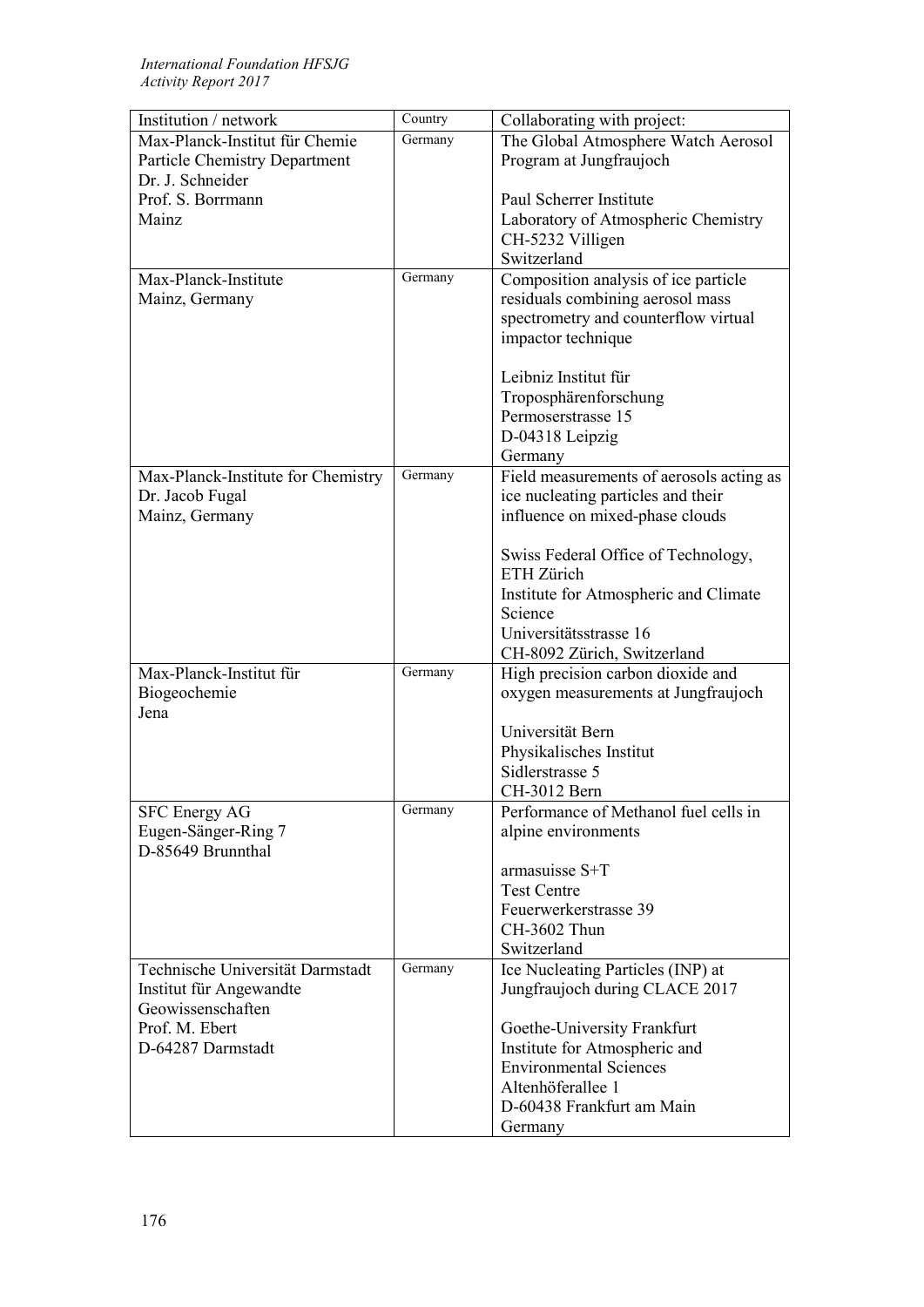| Institution / network            | Country | Collaborating with project:                                          |
|----------------------------------|---------|----------------------------------------------------------------------|
| Technische Universität Darmstadt | Germany | Characterization of ice nucleating                                   |
| Institut für Angewandte          |         | aerosol particles by single particle mass                            |
| Geowissenschaften                |         | spectroscopy and filter sampling,                                    |
| Prof. M. Ebert                   |         | INUIT-CLACE-2017                                                     |
| D-64287 Darmstadt                |         |                                                                      |
|                                  |         | Institute of Meteorology and Climate                                 |
|                                  |         | Research, Karlsruhe Institute of                                     |
|                                  |         | Technology                                                           |
|                                  |         | Hermann-von-Helmholtz-Platz1                                         |
|                                  |         | D-76344 Eggenstein-Leopoldshafen                                     |
|                                  |         | Germany                                                              |
| Technische Universität Darmstadt | Germany | Ice residual composition measurements                                |
| Darmstadt, Germany               |         | by single particle mass spectrometry                                 |
|                                  |         | during INUIT/CLACE-JFJ 2017                                          |
|                                  |         |                                                                      |
|                                  |         | Max Planck Institute for Chemistry                                   |
|                                  |         | <b>Particle Chemistry Department</b>                                 |
|                                  |         | Hahn-Meitner-Weg 1                                                   |
|                                  |         | D-55128 Mainz                                                        |
|                                  |         | Germany                                                              |
| Technische Universität Darmstadt | Germany | Composition analysis of ice particle                                 |
| Darmstadt, Germany               |         | residuals combining aerosol mass                                     |
|                                  |         | spectrometry and counterflow virtual                                 |
|                                  |         | impactor technique                                                   |
|                                  |         |                                                                      |
|                                  |         | Leibniz Institut für                                                 |
|                                  |         | Troposphärenforschung                                                |
|                                  |         | Permoserstrasse 15                                                   |
|                                  |         | D-04318 Leipzig                                                      |
|                                  |         | Germany                                                              |
| Technische Universität Darmstadt | Germany | Measurement of clouds and secondary                                  |
| Darmstadt, Germany               |         | ice processes at Jungfraujoch                                        |
|                                  |         |                                                                      |
|                                  |         | Centre for Atmospheric Science                                       |
|                                  |         | University of Manchester                                             |
|                                  |         | Oxford Road                                                          |
|                                  |         | Manchester, M13 9 PL                                                 |
|                                  |         | United Kingdom                                                       |
| Universität Bielefeld            | Germany | Ice residual composition measurements                                |
| Bielefeld, Germany               |         | by single particle mass spectrometry                                 |
|                                  |         | during INUIT/CLACE-JFJ 2017                                          |
|                                  |         |                                                                      |
|                                  |         | Max Planck Institute for Chemistry                                   |
|                                  |         | <b>Particle Chemistry Department</b>                                 |
|                                  |         | Hahn-Meitner-Weg 1                                                   |
|                                  |         | D-55128 Mainz, Germany                                               |
| Universität Darmstadt            | Germany | The Global Atmosphere Watch Aerosol                                  |
| Institut für Mineralogie         |         | Program at Jungfraujoch                                              |
| Prof. S. Weinbruch               |         |                                                                      |
| Darmstadt, Germany               |         | Paul Scherrer Institute                                              |
|                                  |         | Laboratory of Atmospheric Chemistry<br>CH-5232 Villigen, Switzerland |
|                                  |         |                                                                      |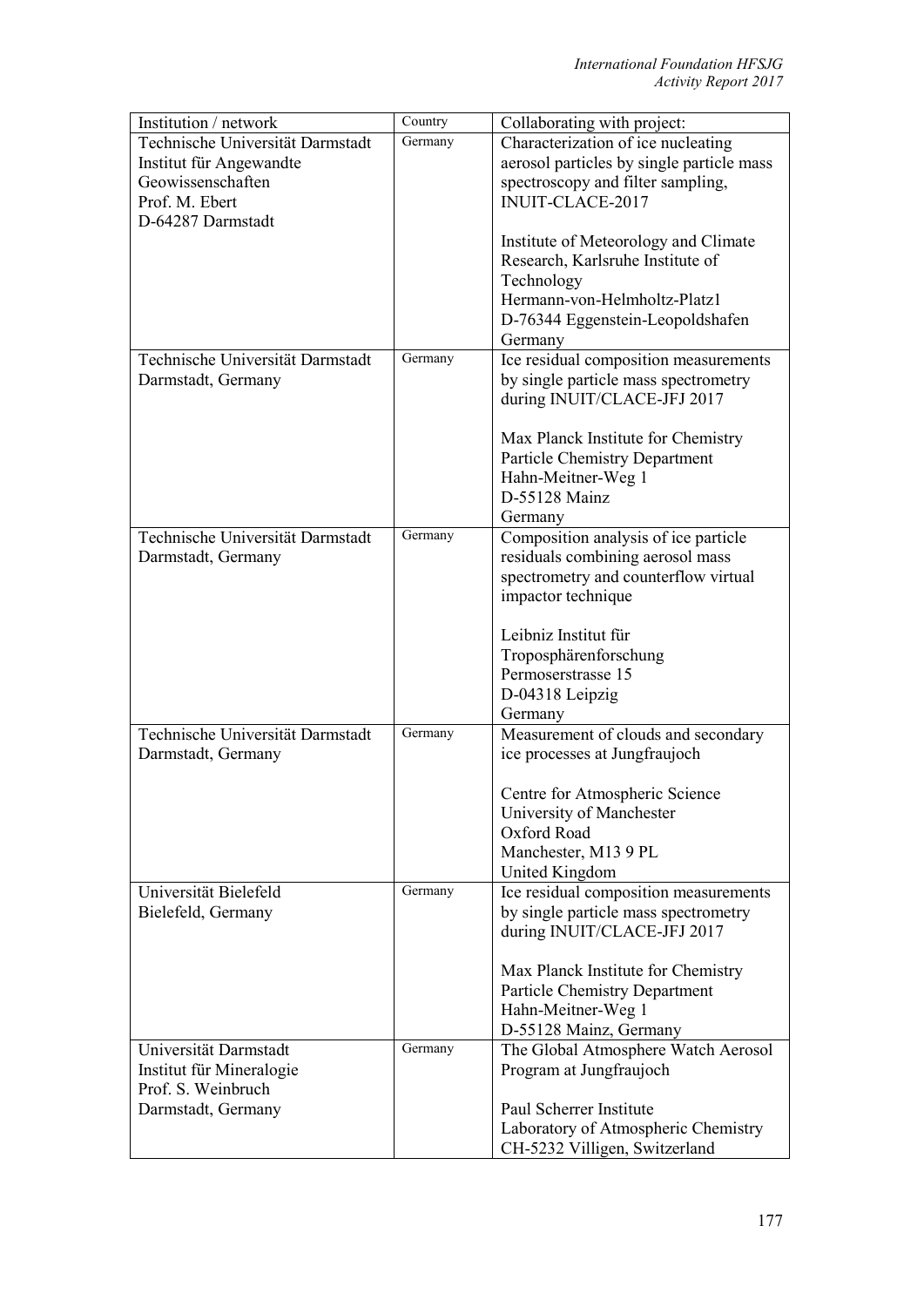| Institution / network               | Country                  | Collaborating with project:                                         |
|-------------------------------------|--------------------------|---------------------------------------------------------------------|
| ACE science team                    | International            | High resolution, solar infrared Fourier                             |
| http://www.ace.uwaterloo.ca/partici | network                  | Transform spectrometry. Application to                              |
| pants.html /                        |                          | the study of the Earth atmosphere                                   |
|                                     |                          |                                                                     |
|                                     |                          | University of Liège                                                 |
|                                     |                          | Institut d'Astrophysique et de                                      |
|                                     |                          | Géophysique                                                         |
|                                     |                          | Allée du six Août, 19 - Bâtiment B5a                                |
|                                     |                          | B-4000 Sart Tilman (Liège, Belgium)                                 |
| <b>AGAGE</b> (Advanced Global       | International            | Halogenated Greenhouse Gases at                                     |
| Atmospheric Gases Experiment)       | network                  | Jungfraujoch                                                        |
|                                     |                          |                                                                     |
|                                     |                          | Empa                                                                |
|                                     |                          | Laboratory for Air Pollution and                                    |
|                                     |                          | <b>Environmental Technology</b>                                     |
|                                     |                          | Überlandstrasse 129                                                 |
|                                     |                          | CH-8600 Dübendorf                                                   |
|                                     |                          | Switzerland                                                         |
| Both the UV-Vis and FTIR            | International            | Atmospheric physics and chemistry                                   |
| observations contribute to the      | network                  |                                                                     |
| international Network for the       |                          | Royal Belgian Institute for Space                                   |
| Detection of Atmospheric            |                          | Aeronomy (BIRA-IASB)                                                |
| Composition Changes (NDACC)         |                          | Ringlaan 3                                                          |
|                                     |                          | B-1180 Brussels                                                     |
|                                     |                          |                                                                     |
|                                     | International            | Belgium<br>National Air Pollution Monitoring                        |
| Global Atmosphere Watch (GAW)       | network                  |                                                                     |
|                                     |                          | Network (NABEL)                                                     |
|                                     |                          |                                                                     |
|                                     |                          | Empa                                                                |
|                                     |                          | Laboratory for Air Pollution and<br><b>Environmental Technology</b> |
|                                     |                          | Überlandstrasse 129                                                 |
|                                     |                          | CH-8600 Dübendorf                                                   |
|                                     |                          |                                                                     |
|                                     |                          | Switzerland                                                         |
| Global Atmosphere Watch (GAW)       | International<br>network | Halogenated greenhouse gases at                                     |
|                                     |                          | Jungfraujoch                                                        |
|                                     |                          |                                                                     |
|                                     |                          | Empa                                                                |
|                                     |                          | Laboratory for Air Pollution and<br><b>Environmental Technology</b> |
|                                     |                          | Überlandstrasse 129                                                 |
|                                     |                          |                                                                     |
|                                     |                          | CH-8600 Dübendorf<br>Switzerland                                    |
|                                     | International            |                                                                     |
| Global Atmosphere Watch (GAW)       | network                  | Continous measurement of stable CO <sub>2</sub>                     |
|                                     |                          | isotopes at Jungfraujoch, Switzerland                               |
|                                     |                          |                                                                     |
|                                     |                          | Empa                                                                |
|                                     |                          | Laboratory for Air Pollution and                                    |
|                                     |                          | <b>Environmental Technology</b>                                     |
|                                     |                          | Überlandstrasse 129                                                 |
|                                     |                          | CH-8600 Dübendorf                                                   |
|                                     |                          | Switzerland                                                         |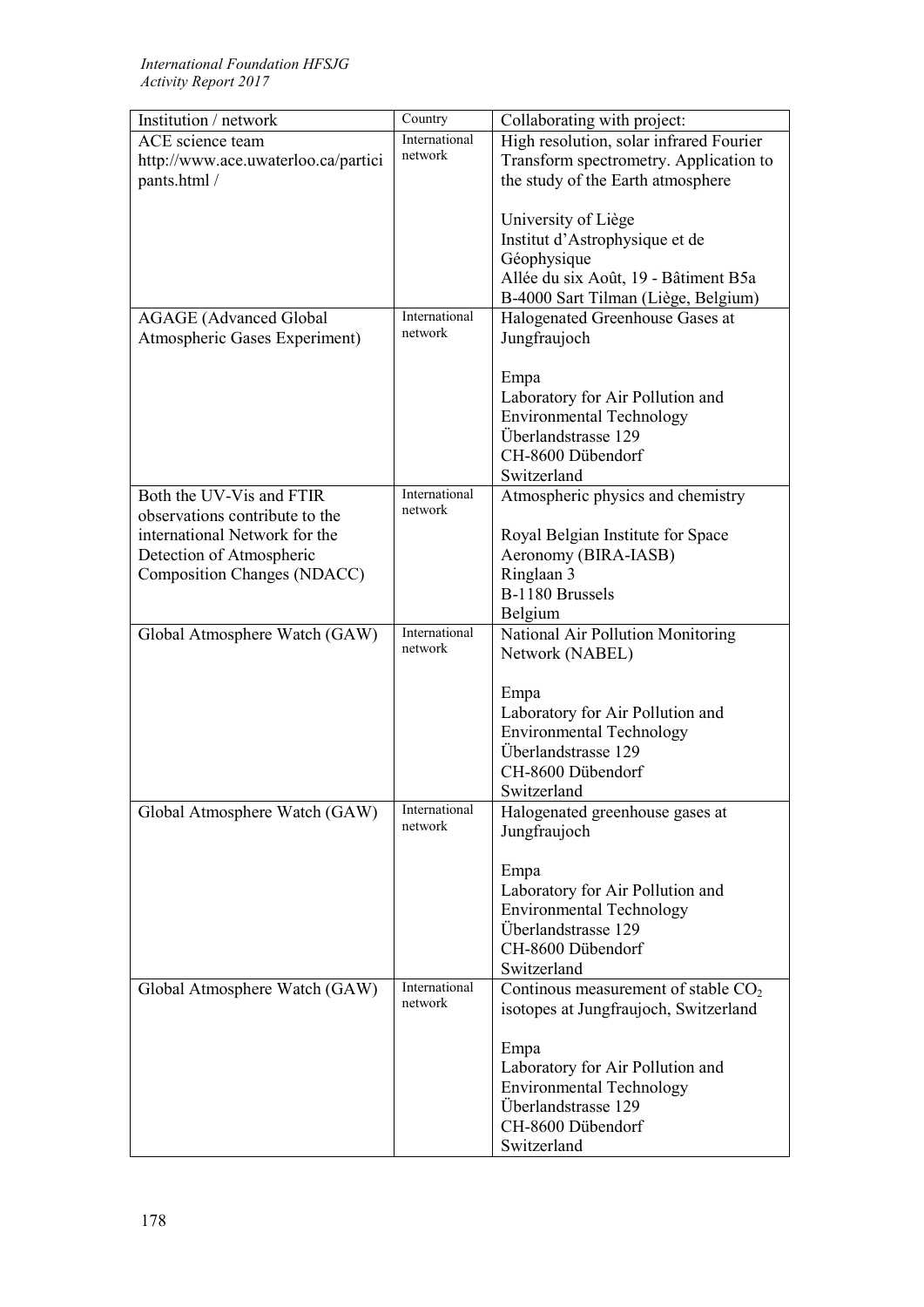| Institution / network             | Country                   | Collaborating with project:             |
|-----------------------------------|---------------------------|-----------------------------------------|
| Globalview                        | International             | High precision carbon dioxide and       |
|                                   | networks                  | oxygen measurements at Jungfraujoch     |
|                                   |                           |                                         |
|                                   |                           | Universität Bern                        |
|                                   |                           | Physikalisches Institut                 |
|                                   |                           | Sidlerstrasse 5                         |
|                                   |                           | CH-3012 Bern                            |
| Collaboration with the OMI,       | International<br>networks | Atmospheric physics and chemistry       |
| TROPOMI (S5P), MetOp GOME-2       |                           |                                         |
| and IASI satellite communities    |                           | Royal Belgian Institute for Space       |
|                                   |                           | Aeronomy (BIRA-IASB)                    |
|                                   |                           | Ringlaan 3                              |
|                                   |                           | B-1180 Brussels, Belgium                |
| NDACC (Network for the            | International<br>network  | High resolution, solar infrared Fourier |
| Detection of Atmospheric          |                           | Transform spectrometry. Application to  |
| Composition Change,               |                           | the study of the Earth atmosphere       |
| http://www.ndacc.org)             |                           |                                         |
|                                   |                           | University of Liège                     |
|                                   |                           | Institut d'Astrophysique et de          |
|                                   |                           | Géophysique                             |
|                                   |                           | Allée du six Août, 19 - Bâtiment B5a    |
|                                   | International             | B-4000 Sart Tilman (Liège, Belgium)     |
| Obspack                           | network                   | High precision carbon dioxide and       |
|                                   |                           | oxygen measurements at Jungfraujoch     |
|                                   |                           | Universität Bern                        |
|                                   |                           | Physikalisches Institut                 |
|                                   |                           | Sidlerstrasse 5                         |
|                                   |                           | CH-3012 Bern                            |
| Satellite experiments: IASI       | International             | High resolution, solar infrared Fourier |
| (Infrared Atmospheric Sounding    | network                   | Transform spectrometry. Application to  |
| Interferometer), AURA, OMI,       |                           | the study of the Earth atmosphere       |
| <b>ENVISAT</b>                    |                           |                                         |
|                                   |                           | University of Liège                     |
|                                   |                           | Institut d'Astrophysique et de          |
|                                   |                           | Géophysique                             |
|                                   |                           | Allée du six Août, 19 - Bâtiment B5a    |
|                                   |                           | B-4000 Sart Tilman (Liège, Belgium)     |
| World Meteorological Organization | International             | Halogenated greenhouse gases at         |
| (WMO)                             | network                   | Jungfraujoch                            |
|                                   |                           |                                         |
|                                   |                           | Empa                                    |
|                                   |                           | Laboratory for Air Pollution and        |
|                                   |                           | <b>Environmental Technology</b>         |
|                                   |                           | Überlandstrasse 129                     |
|                                   |                           | CH-8600 Dübendorf                       |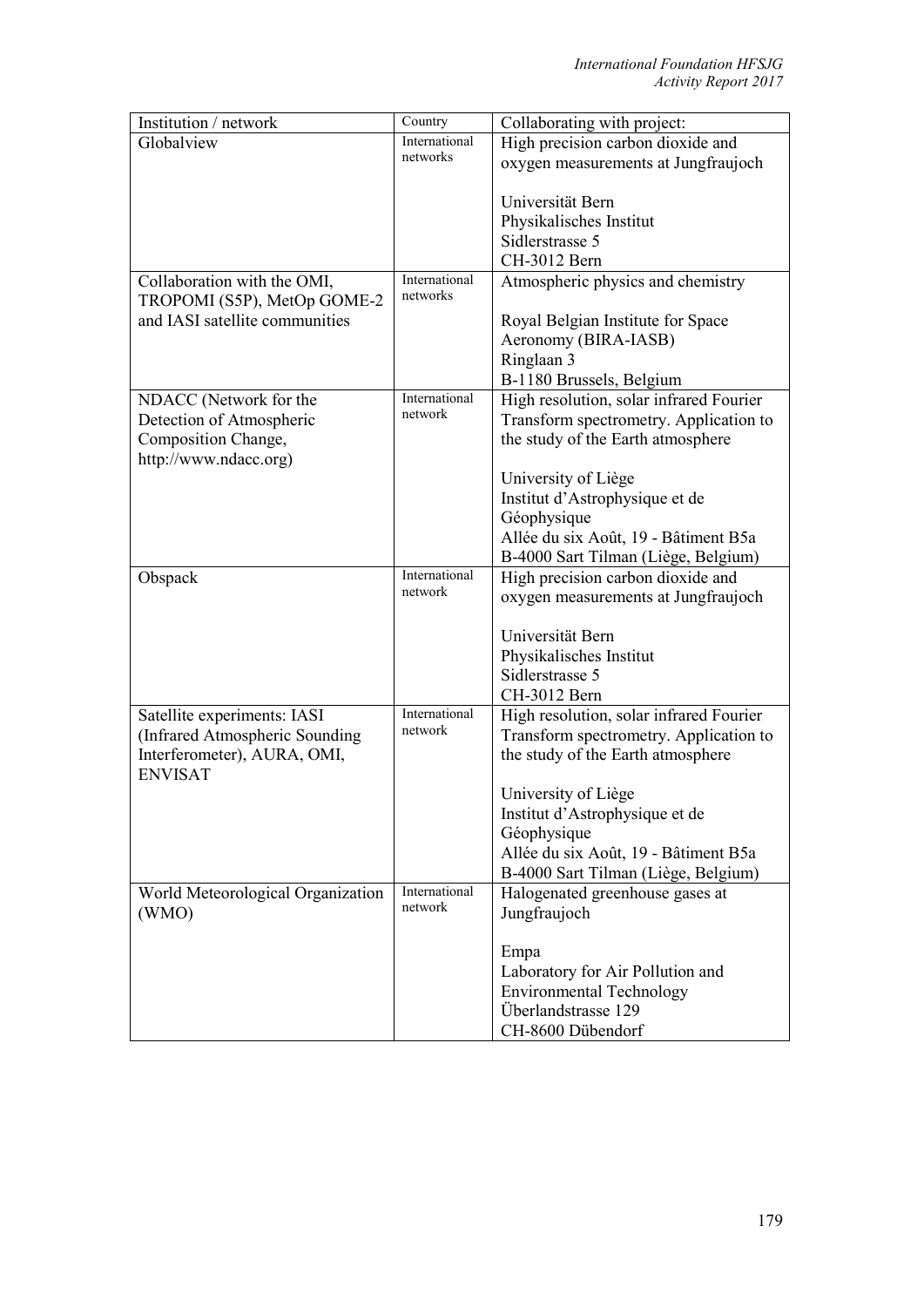| Institution / network                | Country  | Collaborating with project:                                    |
|--------------------------------------|----------|----------------------------------------------------------------|
| Hebrew University of Jerusalem       | Israel   | Field measurements of aerosols acting as                       |
| Assaf Zipori                         |          | ice nucleating particles and their                             |
|                                      |          | influence on mixed-phase clouds                                |
|                                      |          |                                                                |
|                                      |          | Swiss Federal Office of Technology,                            |
|                                      |          | ETH Zürich                                                     |
|                                      |          | Institute for Atmospheric and Climate                          |
|                                      |          | Science                                                        |
|                                      |          | Universitätsstrasse 16                                         |
|                                      |          | CH-8092 Zürich, Switzerland                                    |
| Nagoya University                    | Japan    | SONTEL - Solar Neutron Telescope for                           |
| <b>Solar Terrestrial Environment</b> |          | the identification and the study of high-                      |
| Laboratory                           |          | energy neutrons produced in energetic                          |
| Prof. Y. Matsubara                   |          | eruptions at the Sun                                           |
| Prof. Y. Muraki                      |          |                                                                |
| Dr. T. Sako                          |          | Universität Bern                                               |
| Dr. S. Masuda                        |          | Physikalisches Institut                                        |
| Nagoya 464-8601, Japan               |          | Sidlerstrasse 5                                                |
|                                      |          | CH-3012 Bern                                                   |
| Nagoya University                    | Japan    | Development and scientific application                         |
|                                      |          | of nuclear emulsion particle detectors to                      |
|                                      |          | geological problems                                            |
|                                      |          |                                                                |
|                                      |          | Institute of Geological Sciences                               |
|                                      |          | University of Bern                                             |
|                                      |          | Baltzerstrasse 1+3                                             |
|                                      |          | CH-3012 Bern                                                   |
|                                      |          | and                                                            |
|                                      |          | Laboratory for High Energy Physics                             |
|                                      |          | University of Bern                                             |
|                                      |          | Sidlerstrasse 5                                                |
|                                      | Korea    | CH-3012 Bern                                                   |
| Korea Polar Research Institute       |          | Halogenated greenhouse gases at                                |
| <b>KOPRI</b>                         |          | Jungfraujoch                                                   |
|                                      |          |                                                                |
|                                      |          | Empa                                                           |
|                                      |          | Laboratory for Air Pollution and                               |
|                                      |          | <b>Environmental Technology</b><br>Überlandstrasse 129         |
|                                      |          | CH-8600 Dübendorf                                              |
| Aerosol d.o.o.                       | Slovenia |                                                                |
| Grisa Mocnik                         |          | The Global Atmosphere Watch Aerosol<br>Program at Jungfraujoch |
| and                                  |          |                                                                |
| Int. Postgraduate School             |          | Paul Scherrer Institute                                        |
| Jozef Stefan                         |          | Laboratory of Atmospheric Chemistry                            |
| Ljubljana, Slovenia                  |          | CH-5232 Villigen, Switzerland                                  |
| Umea University & Swedish            | Sweden   | Exploration of the Jochloch cave                               |
| Institute of Space Physics           |          |                                                                |
| Dr. Carol Norberg                    |          | Schweiz. Gesellschaft für                                      |
| Kiruna, Sweden                       |          | Höhlenforschung                                                |
|                                      |          | <b>Sektion Bern</b>                                            |
|                                      |          | CH-3000 Bern                                                   |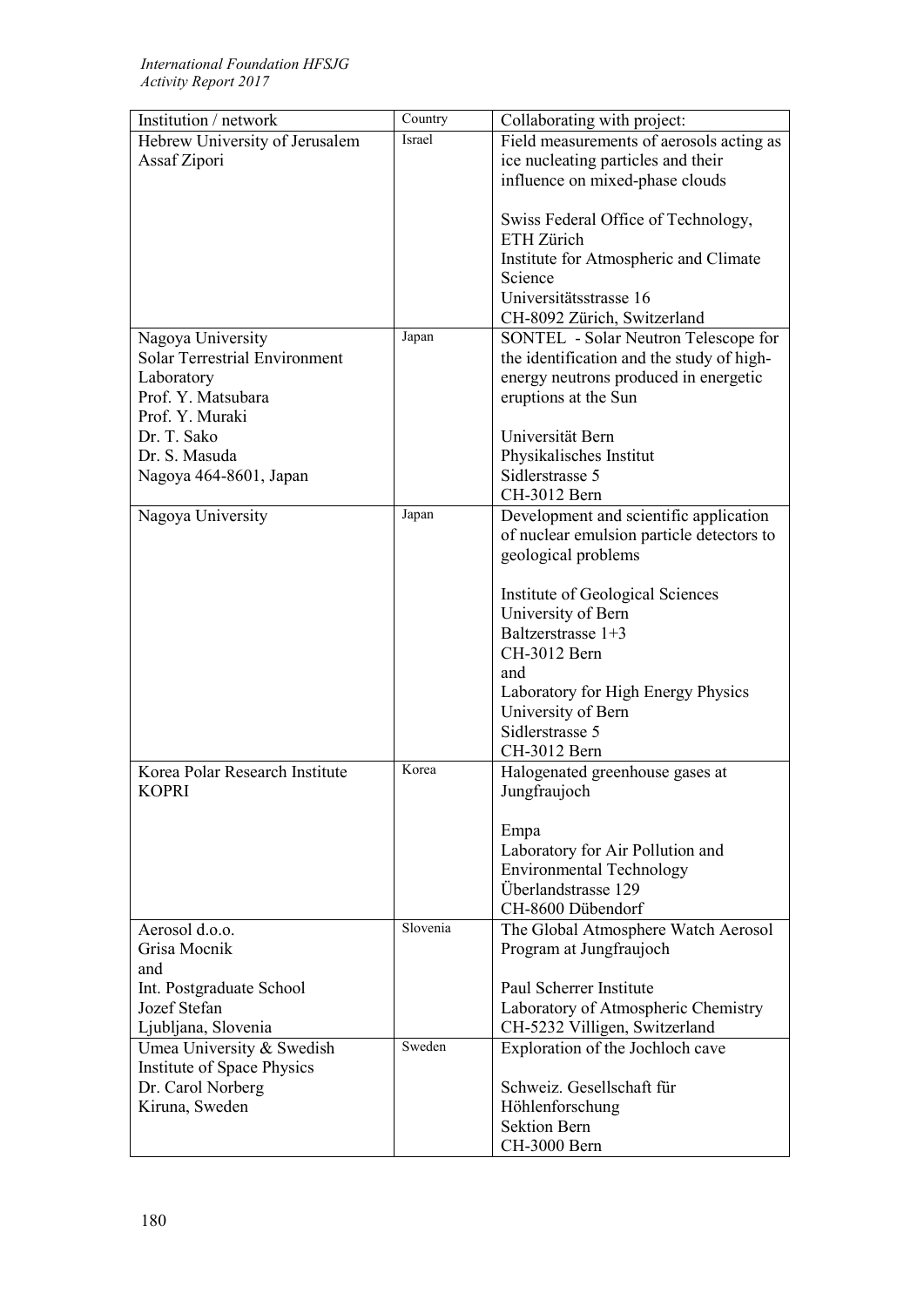| Institution / network              | Country     | Collaborating with project:                                |
|------------------------------------|-------------|------------------------------------------------------------|
| Astronomical Institute of the      | Switzerland | Stellarium Gornergrat                                      |
| University of Bern (AIUB)          |             |                                                            |
| Sidlerstrasse 5                    |             | Center for Space and Habitability                          |
| CH-3012 Bern                       |             | University of Bern                                         |
|                                    |             | Gesellschaftsstrasse 6                                     |
|                                    |             | CH-3012 Bern                                               |
| Astronomical Institute of the      | Switzerland | <b>Automated GNSS Network Switzerland</b>                  |
| University of Bern (AIUB)          |             | (AGNES)                                                    |
| Sidlerstrasse 5                    |             |                                                            |
| CH-3012 Bern                       |             | Swiss Federal Office of Topography                         |
|                                    |             | swisstopo<br>Seftigenstrasse 264                           |
|                                    |             | CH-3084 Wabern                                             |
| Bundesamt für Umwelt (BAFU)/       | Switzerland | National Air Pollution Monitoring                          |
| Federal Office for the Environment |             | Network (NABEL)                                            |
| (FOEN)                             |             |                                                            |
|                                    |             | Empa                                                       |
|                                    |             | Laboratory for Air Pollution and                           |
|                                    |             | <b>Environmental Technology</b>                            |
|                                    |             | Ueberlandstrasse 129                                       |
|                                    |             | CH-8600 Dübendorf                                          |
| Bundesamt für Umwelt (BAFU)/       | Switzerland | SwissQuick: Emissions and imissions of                     |
| Federal Office for the Environment |             | atmospheric mercury in Switzerland                         |
| (FOEN)                             |             |                                                            |
|                                    |             | ETH Zurich                                                 |
|                                    |             | Institute for Chemical and                                 |
|                                    |             | Bioengineering                                             |
|                                    |             | Vladimir-Prelog-Weg 1                                      |
|                                    |             | CH-8093 Zürich                                             |
| Bundesamt für Umwelt (BAFU)/       | Switzerland | Halogenated greenhouse gases at                            |
| Federal Office for the Environment |             | Jungfraujoch                                               |
| (FOEN)                             |             |                                                            |
|                                    |             | Empa                                                       |
|                                    |             | Laboratory for Air                                         |
|                                    |             | Pollution/Environmental Technology<br>Ueberlandstrasse 129 |
|                                    |             | CH-8600 Dübendorf                                          |
| Burgergemeinde Zermatt             | Switzerland | Stellarium Gornergrat                                      |
| Bahnhofstrasse 53                  |             |                                                            |
| CH-3920 Zermatt                    |             | Center for Space and Habitability                          |
|                                    |             | University of Bern                                         |
|                                    |             | Gesellschaftsstrasse 6                                     |
|                                    |             | CH-3012 Bern                                               |
| Eidgenössisches Institut für       | Switzerland | Absolute gravimetric calibration line                      |
| Metrologie METAS                   |             | Interlaken – Jungfraujoch                                  |
| Lindenweg 50                       |             |                                                            |
| CH-3084 Wabern                     |             | Federal Office of Topography swisstopo                     |
|                                    |             | Seftigenstrasse 264                                        |
|                                    |             | CH-3084 Wabern                                             |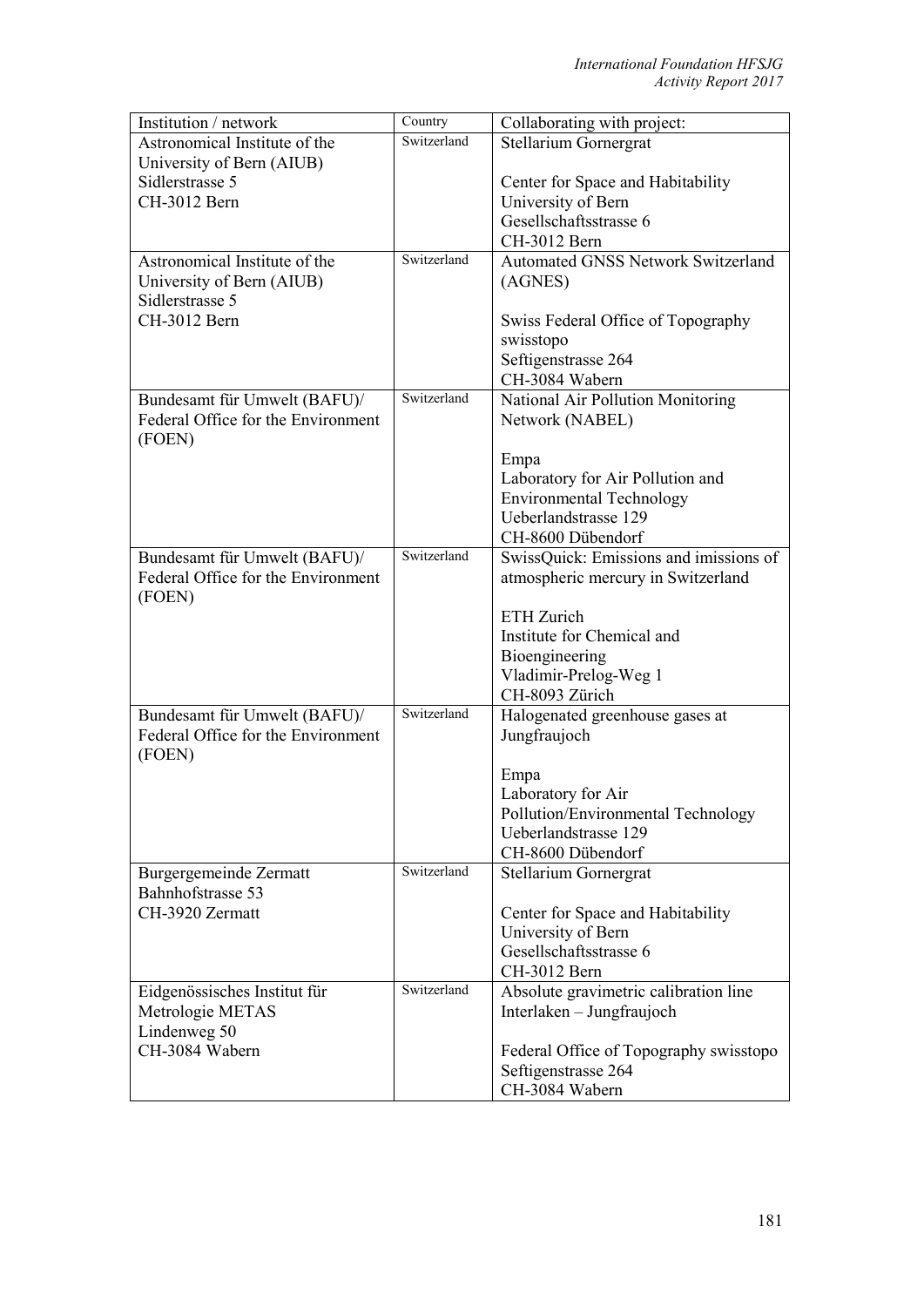| Institution / network              | Country     | Collaborating with project:             |
|------------------------------------|-------------|-----------------------------------------|
| Empa                               | Switzerland | SwissQuick: Emissions and imissions of  |
| Dr. Stephan Henne                  |             | atmospheric mercury in Switzerland      |
| Ueberlandstrasse 129               |             |                                         |
| CH-8600 Dübendorf                  |             | ETH Zurich                              |
|                                    |             | Institute for Chemical and              |
|                                    |             | Bioengineering                          |
|                                    |             | Vladimir-Prelog-Weg 1                   |
|                                    |             | CH-8093 Zürich                          |
| Empa                               | Switzerland | High precision carbon dioxide and       |
| Laboratory for Air                 |             | oxygen measurements at Jungfraujoch     |
| Pollution/Environmental            |             |                                         |
| Technology                         |             | Universität Bern                        |
| Ueberlandstrasse 129               |             | Physikalisches Institut                 |
| CH-8600 Dübendorf                  |             | Sidlerstrasse 5                         |
|                                    |             | CH-3012 Bern                            |
| Empa                               | Switzerland | High resolution, solar infrared Fourier |
| Laboratory for Air                 |             | Transform spectrometry. Application to  |
| Pollution/Environmental            |             | the study of the Earth atmosphere       |
| Technology                         |             |                                         |
| Ueberlandstrasse 129               |             | University of Liège                     |
| CH-8600 Dübendorf                  |             | Institut d'Astrophysique et de          |
|                                    |             | Géophysique                             |
|                                    |             | Allée du six Août, 19 - Bâtiment B5a    |
|                                    |             | B-4000 Sart Tilman (Liège, Belgium)     |
| Empa                               | Switzerland | Characterisation of biological ice      |
| Laboratory for Air                 |             | nucleators at cloud height              |
| Pollution/Environmental            |             |                                         |
| Technology                         |             | University of Basel                     |
| CH-8600 Dübendorf                  |             | Department of Environmental Sciences    |
|                                    |             | Bernoullistrasse 30                     |
|                                    |             | CH-4056 Basel                           |
| Empa                               | Switzerland | The Global Atmosphere Watch Aerosol     |
| Laboratory for Air                 |             | Program at Jungfraujoch                 |
| Pollution/Environmental            |             |                                         |
| Technology                         |             | Paul Scherrer Institute                 |
| Dr. C. Hüglin, Dr. S. Henne,       |             | Laboratory of Atmospheric Chemistry     |
| Dr. S. Reimann, Dr. M. Steinbacher |             | CH-5232 Villigen                        |
| Ueberlandstrasse 129               |             | Switzerland                             |
| CH-8600 Dübendorf                  |             |                                         |
| Empa                               | Switzerland | Baseline characterization of air masses |
| Laboratory for Air                 |             | using radon-222                         |
| Pollution/Environmental            |             |                                         |
| Technology                         |             | University of Basel                     |
| CH-8600 Dübendorf                  |             | Department of Environmental Sciences    |
|                                    |             | Bernoullistrasse 30                     |
|                                    |             | CH-4056 Basel                           |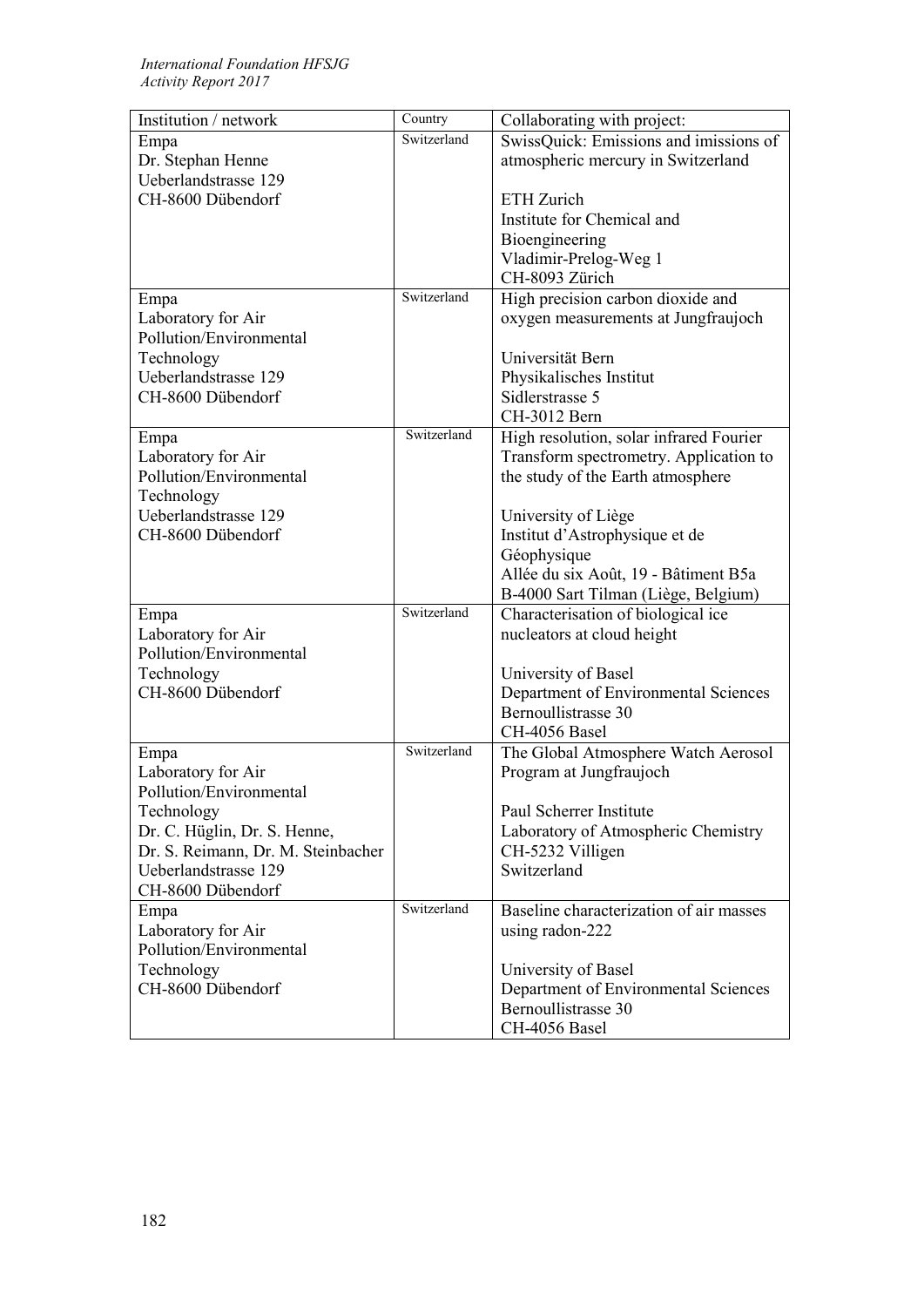| Institution / network                   | Country     | Collaborating with project:              |
|-----------------------------------------|-------------|------------------------------------------|
| Empa                                    | Switzerland | Field measurements of aerosols acting as |
| Laboratory for Air                      |             | ice nucleating particles and their       |
| Pollution/Environmental                 |             | influence on mixed-phase clouds          |
| Technology                              |             |                                          |
| CH-8600 Dübendorf                       |             | Swiss Federal Office of Technology,      |
|                                         |             | ETH Zürich                               |
|                                         |             | Institute for Atmospheric and Climate    |
|                                         |             | Science                                  |
|                                         |             | Universitätsstrasse 16                   |
|                                         |             | CH-8092 Zürich, Switzerland              |
| ETH Zürich                              | Switzerland | The Global Atmosphere Watch Aerosol      |
| Swiss Federal Institute of              |             | Program at Jungfraujoch                  |
| Technology                              |             |                                          |
| Institute for Atmospheric and           |             | Paul Scherrer Institute                  |
| <b>Climate Science</b>                  |             | Laboratory of Atmospheric Chemistry      |
| Prof. U. Lohmann                        |             | CH-5232 Villigen<br>Switzerland          |
| Prof. T. Peter<br>Universitätstrasse 16 |             |                                          |
| CH-8092 Zürich                          |             |                                          |
| ETH Zürich                              | Switzerland | Ice residual composition measurements    |
| Institute for Atmospheric and           |             | by single particle mass spectrometry     |
| <b>Climate Science</b>                  |             | during INUIT/CLACE-JFJ 2017              |
|                                         |             |                                          |
|                                         |             | Max Planck Institute for Chemistry       |
|                                         |             | Particle Chemistry Department            |
|                                         |             | Hahn-Meitner-Weg 1                       |
|                                         |             | D-55128 Mainz                            |
|                                         |             | Germany                                  |
| ETH Zürich                              | Switzerland | Measurement of clouds and secondary      |
| Institute for Atmospheric and           |             | ice processes at Jungfraujoch            |
| <b>Climate Science</b>                  |             |                                          |
|                                         |             | Centre for Atmospheric Science           |
|                                         |             | University of Manchester                 |
|                                         |             | Oxford Road                              |
|                                         |             | Manchester, M13 9PL                      |
|                                         |             | United Kingdom                           |
| ETH Zürich                              | Switzerland | Absolute gravimetric calibration line    |
| Mathematical and Physical               |             | Interlaken - Jungfraujoch                |
| Geodesy                                 |             |                                          |
| Robert-Gnehm-Weg 15                     |             | Federal Office of Topography swisstopo   |
| CH-8093 Zürich                          |             | Seftigenstrasse 264                      |
|                                         |             | CH-3084 Wabern                           |
| ETH Zürich                              | Switzerland | Tracing sources of selenium and iodine   |
| Departement Umweltsystem-               |             | in precipitation from the high altitude  |
| wissenschaften D-USYS                   |             | sites Jungfraujoch and Pic du Midi       |
| Prof. Heini Wernli                      |             |                                          |
| Dr. Franziska Aemisegger                |             | Eawag                                    |
| Dr. Michael Sprenger                    |             | Department Water Resources and           |
| CH-8092 Zürich                          |             | Drinking Water, Environmental            |
|                                         |             | Inorganic Geochemistry Group             |
|                                         |             | Überlandstrasse 133                      |
|                                         |             | CH-8600 Dübendorf                        |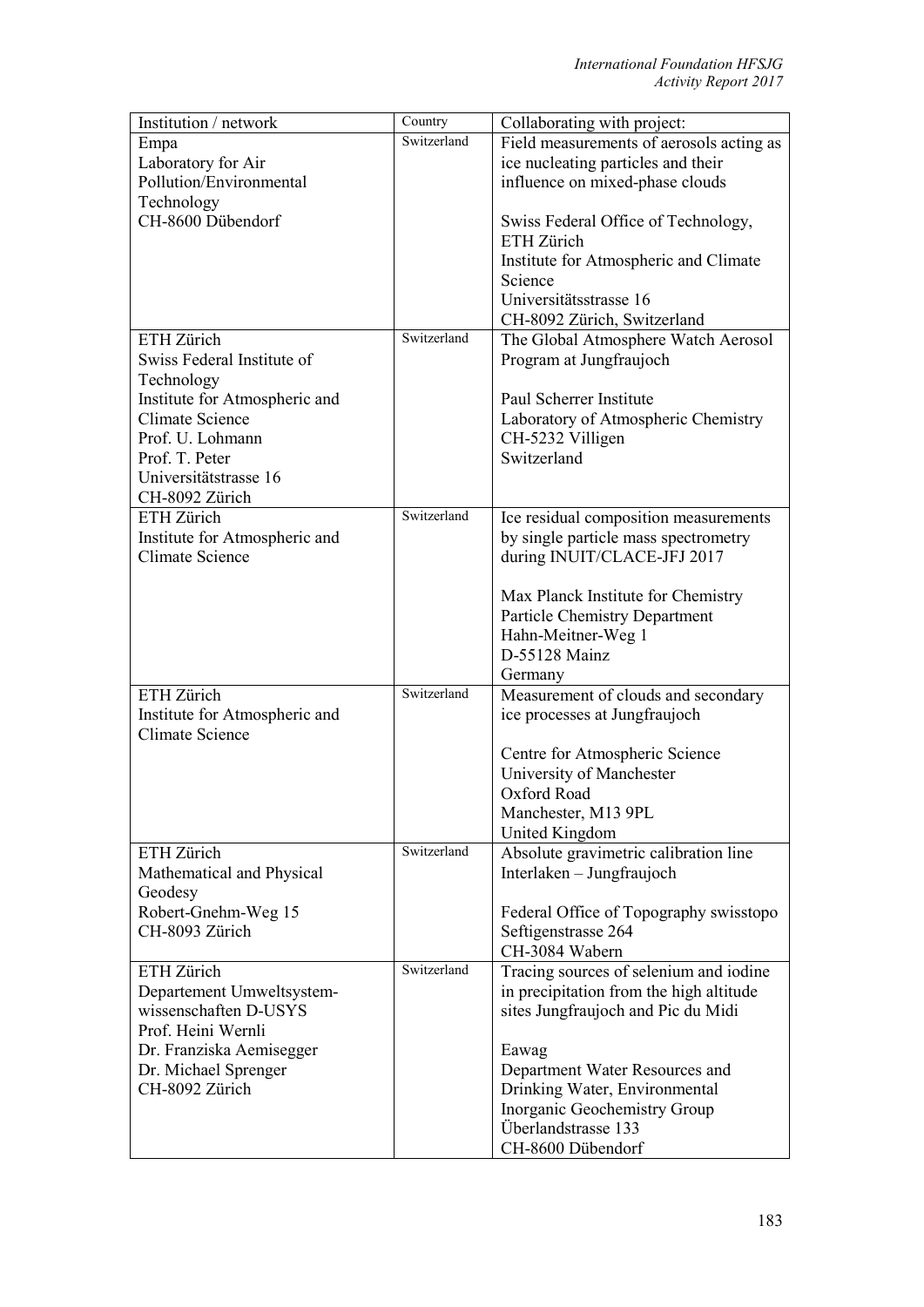## *International Foundation HFSJG Activity Report 2017*

| Institution / network                           | Country     | Collaborating with project:               |
|-------------------------------------------------|-------------|-------------------------------------------|
| Geotest Ltd.                                    | Switzerland | Exploration of the Jochloch cave          |
| Zollikofen, Switzerland                         |             |                                           |
|                                                 |             | Schweiz. Gesellschaft für                 |
|                                                 |             | Höhlenforschung                           |
|                                                 |             | <b>Sektion Bern</b>                       |
|                                                 | Switzerland | CH-3000Bern                               |
| Geo2x SA                                        |             | Absolute gravimetric calibration line     |
| Geophysics for Geology<br>Oulens-sous-Echallens |             | Interlaken – Jungfraujoch                 |
|                                                 |             | Federal Office of Topography swisstopo    |
|                                                 |             | Seftigenstrasse 264                       |
|                                                 |             | CH-3084 Wabern                            |
| Institut für Aerosol- und                       | Switzerland | The Global Atmosphere Watch Aerosol       |
| Sensortechnik, Fachhochschule                   |             | Program at Jungfraujoch                   |
| Nordwestschweiz, Windisch                       |             |                                           |
| Prof. H. Burtscher                              |             | Paul Scherrer Institute                   |
| Dr. E. Weingartner                              |             | Laboratory of Atmospheric Chemistry       |
| Dr. M. Fierz                                    |             | CH-5232 Villigen                          |
|                                                 |             | Switzerland                               |
| Institute of Applied Physics (IAP)              | Switzerland | <b>Automated GNSS Network Switzerland</b> |
| University of Berne                             |             | (AGNES)                                   |
|                                                 |             |                                           |
|                                                 |             | Swiss Federal Office of Topography        |
|                                                 |             | swisstopo                                 |
|                                                 |             | Seftigenstrasse 264<br>CH-3084 Wabern     |
| Institute of Geodesy and                        | Switzerland | <b>Automated GNSS Network Switzerland</b> |
| Photogrammetry                                  |             | (AGNES)                                   |
| ETH Zürich                                      |             |                                           |
|                                                 |             | Swiss Federal Office of Topography        |
|                                                 |             | swisstopo                                 |
|                                                 |             | Seftigenstrasse 264                       |
|                                                 |             | CH-3084 Wabern                            |
| 3100 Kulmhotel Gornergrat                       | Switzerland | Stellarium Gornergrat                     |
| Gornergrat 3100m                                |             |                                           |
| CH-3920 Zermatt                                 |             | Center for Space and Habitability         |
|                                                 |             | University of Bern                        |
|                                                 |             | Gesellschaftsstrasse 6                    |
|                                                 |             | CH-3012 Bern                              |
| MeteoSwiss                                      | Switzerland | National Air Pollution Monitoring         |
|                                                 |             | Network (NABEL)                           |
|                                                 |             |                                           |
|                                                 |             | Empa<br>Laboratory for Air Pollution and  |
|                                                 |             | <b>Environmental Technology</b>           |
|                                                 |             | Ueberlandstrasse 129                      |
|                                                 |             | CH-8600 Dübendorf                         |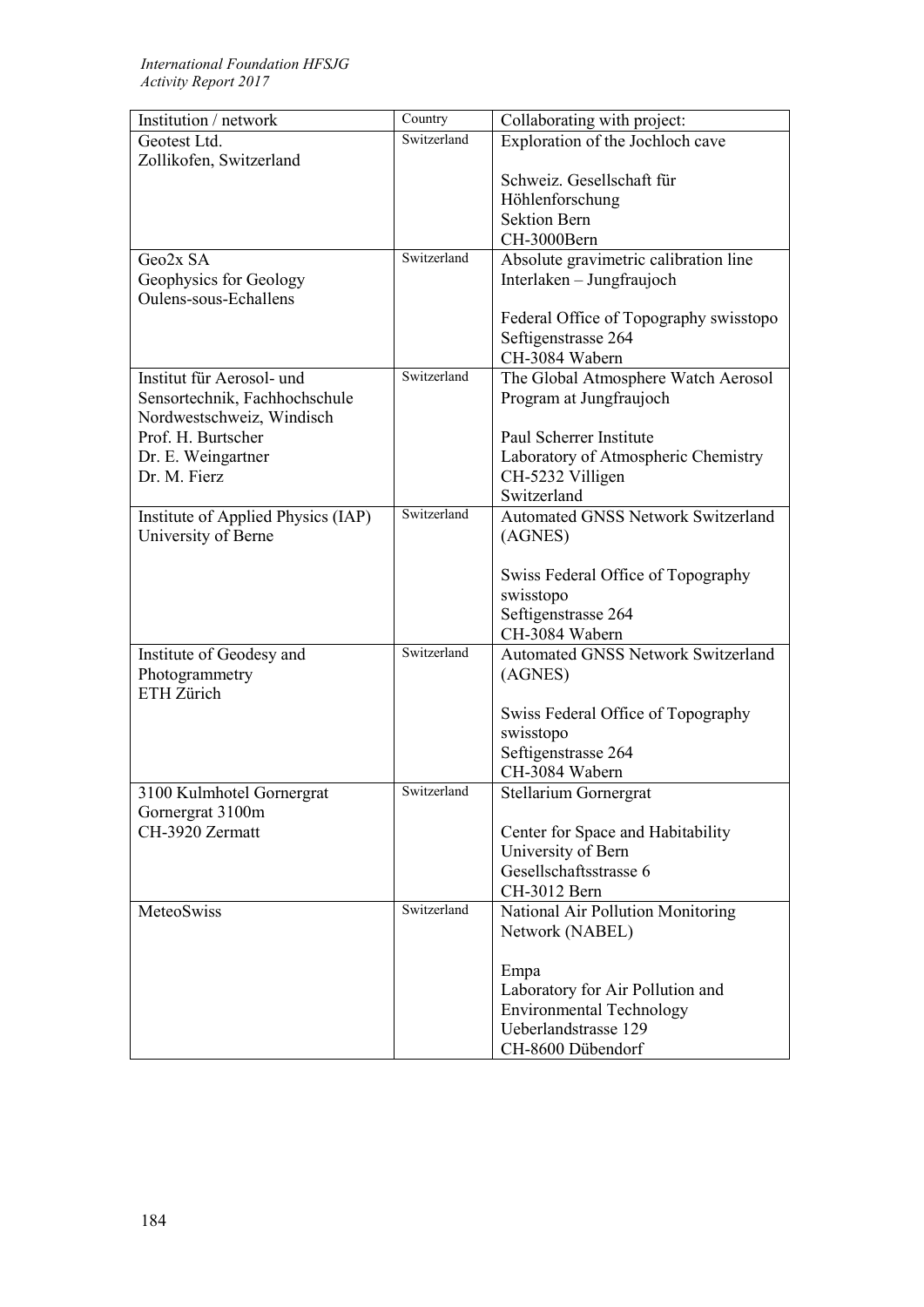| Institution / network                | Country     | Collaborating with project:                     |
|--------------------------------------|-------------|-------------------------------------------------|
| MeteoSwiss                           | Switzerland | Comprehensive Radiation Flux                    |
|                                      |             | Assessment (CRUX)                               |
|                                      |             |                                                 |
|                                      |             | Physikalisch-Meteorologisches                   |
|                                      |             | Observatorium Davos PMOD                        |
|                                      |             | <b>World Radiation Center WRC</b>               |
|                                      |             | Dorfstrasse 33                                  |
|                                      |             | CH-7260 Davos Dorf                              |
| MeteoSwiss                           | Switzerland | <b>Automated GNSS Network Switzerland</b>       |
| Zurich and Payerne                   |             | (AGNES)                                         |
|                                      |             |                                                 |
|                                      |             | Swiss Federal Office of Topography<br>swisstopo |
|                                      |             | Seftigenstrasse 264                             |
|                                      |             | CH-3084 Wabern                                  |
| MeteoSwiss, Payerne                  | Switzerland | The Global Atmosphere Watch Aerosol             |
| Office fédéral de météorologie et de |             | Program at Jungfraujoch                         |
| climatologie MétéoSuisse             |             |                                                 |
| Dr. D. Ruffieux                      |             | Paul Scherrer Institute                         |
| Dr. A. Haefele                       |             | Laboratory of Atmospheric Chemistry             |
| Ch. de l'Aérologie                   |             | CH-5232 Villigen, Switzerland                   |
| CH-1530 Payerne                      |             |                                                 |
| Paul Scherrer Institute              | Switzerland | Characterisation of biological ice              |
| Laboratory of Atmospheric            |             | nucleators at cloud height                      |
| Chemistry                            |             |                                                 |
| CH-5232 Villigen                     |             | University of Basel                             |
| Switzerland                          |             | Department of Environmental Sciences            |
|                                      |             | Bernoullistrasse 30                             |
|                                      |             | CH-4056 Basel                                   |
| Paul Scherrer Institute              | Switzerland | Baseline characterization of air masses         |
| Laboratory of Atmospheric            |             | using radon-222                                 |
| Chemistry                            |             |                                                 |
| CH-5232 Villigen                     |             | University of Basel                             |
| Switzerland                          |             | Department of Environmental Sciences            |
|                                      |             | Bernoullistrasse 30<br>CH-4056 Basel            |
| Paul Scherrer Institute              | Switzerland | Composition analysis of ice particle            |
| Laboratory of Atmospheric            |             | residuals combining aerosol mass                |
| Chemistry                            |             | spectrometry and counterflow virtual            |
| CH-5232 Villigen                     |             | impactor technique                              |
| Switzerland                          |             |                                                 |
|                                      |             | Leibniz Institut für                            |
|                                      |             | Troposphärenforschung                           |
|                                      |             | Permoserstrasse 15                              |
|                                      |             | D-04318 Leipzig                                 |
|                                      |             | Germany                                         |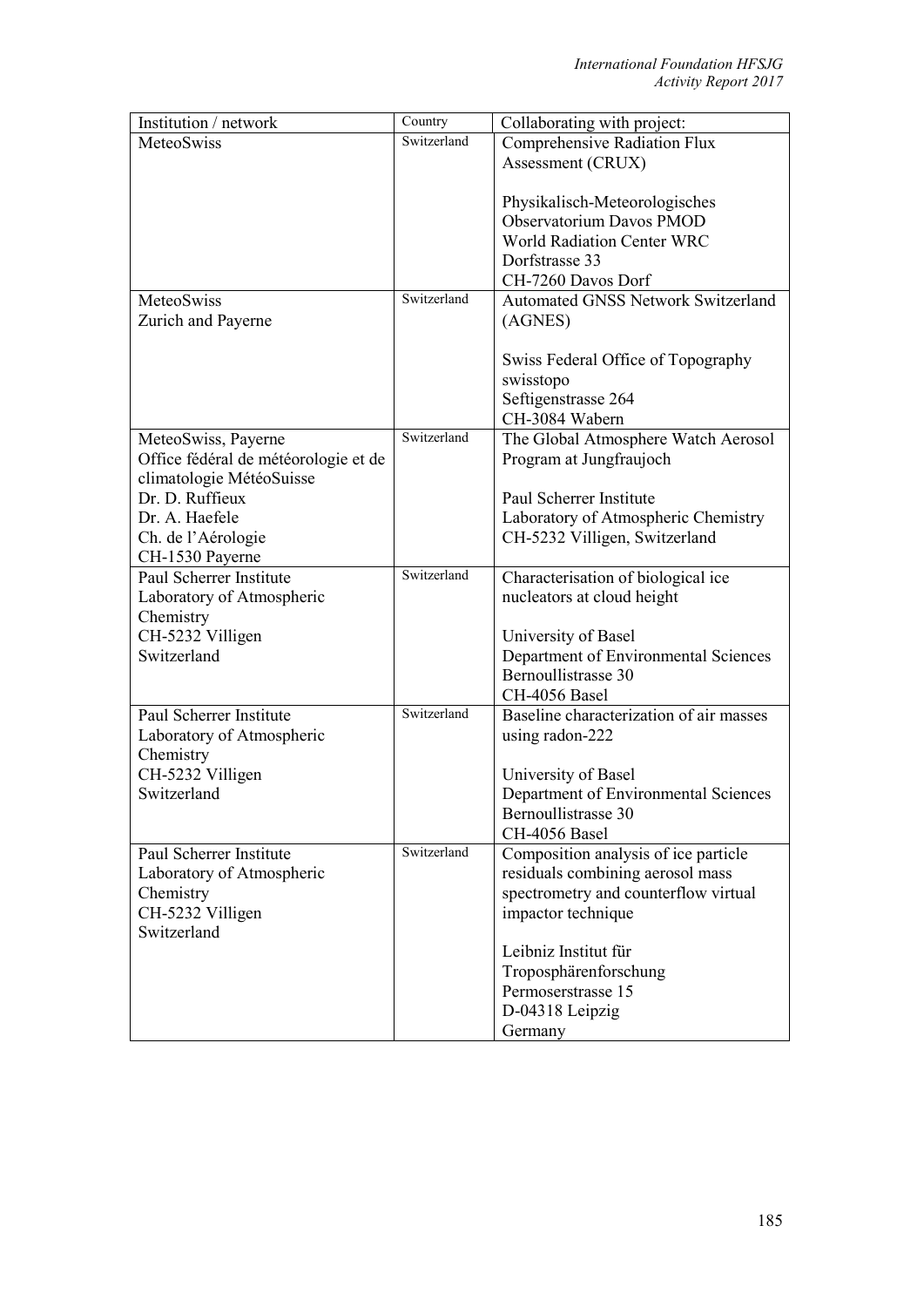| Institution / network     | Country     | Collaborating with project:               |
|---------------------------|-------------|-------------------------------------------|
| Paul Scherrer Institute   | Switzerland | Measurement of clouds and secondary       |
| Laboratory of Atmospheric |             | ice processes at Jungfraujoch             |
| Chemistry                 |             |                                           |
| CH-5232 Villigen          |             | Centre for Atmospheric Science            |
| Switzerland               |             | University of Manchester                  |
|                           |             | Oxford Road                               |
|                           |             | Manchester, M13 9PL                       |
|                           |             | United Kingdom                            |
| Paul Scherrer Institute   | Switzerland | Field measurements of aerosols acting     |
| Laboratory of Atmospheric |             | as ice nucleating particles and their     |
| Chemistry                 |             | influence on mixed-phase clouds           |
| CH-5232 Villigen          |             |                                           |
| Switzerland               |             | Swiss Federal Office of Technology,       |
|                           |             | ETH Zürich                                |
|                           |             | Institute for Atmospheric and Climate     |
|                           |             | Science                                   |
|                           |             | Universitätsstr. 16                       |
|                           |             | CH-8092 Zürich, Switzerland               |
| Paul Scherrer Institute   | Switzerland | National Air Pollution Monitoring         |
| Laboratory of Atmospheric |             | Network (NABEL)                           |
| Chemistry                 |             |                                           |
| CH-5232 Villigen          |             | Empa                                      |
| Switzerland               |             | Laboratory for Air Pollution and          |
|                           |             | <b>Environmental Technology</b>           |
|                           |             | Ueberlandstrasse 129                      |
|                           |             | CH-8600 Dübendorf                         |
| Paul Scherrer Institute   | Switzerland | Characterization of ice nucleating        |
| Laboratory of Atmospheric |             | aerosol particles by single particle mass |
| Chemistry                 |             | spectroscopy and filter sampling,         |
| CH-5232 Villigen          |             | <b>INUIT-CLACE-2017</b>                   |
| Switzerland               |             |                                           |
|                           |             | Institute of Meteorology and Climate      |
|                           |             | Research, Karlsruhe Institute of          |
|                           |             | Technology                                |
|                           |             | Hermann-von-Helmholtz-Platz1              |
|                           |             | D-76344 Eggenstein-Leopoldshafen          |
|                           |             | Germany                                   |
| Paul Scherrer Institute   | Switzerland | Ice residual composition measurements     |
| Laboratory of Atmospheric |             | by single particle mass spectrometry      |
| Chemistry                 |             | during INUIT/CLACE-JFJ 2017               |
| CH-5232 Villigen          |             |                                           |
| Switzerland               |             | Max Planck Institute for Chemistry        |
|                           |             | <b>Particle Chemistry Department</b>      |
|                           |             | Hahn-Meitner-Weg 1                        |
|                           |             | D-55128 Mainz                             |
|                           |             | Germany                                   |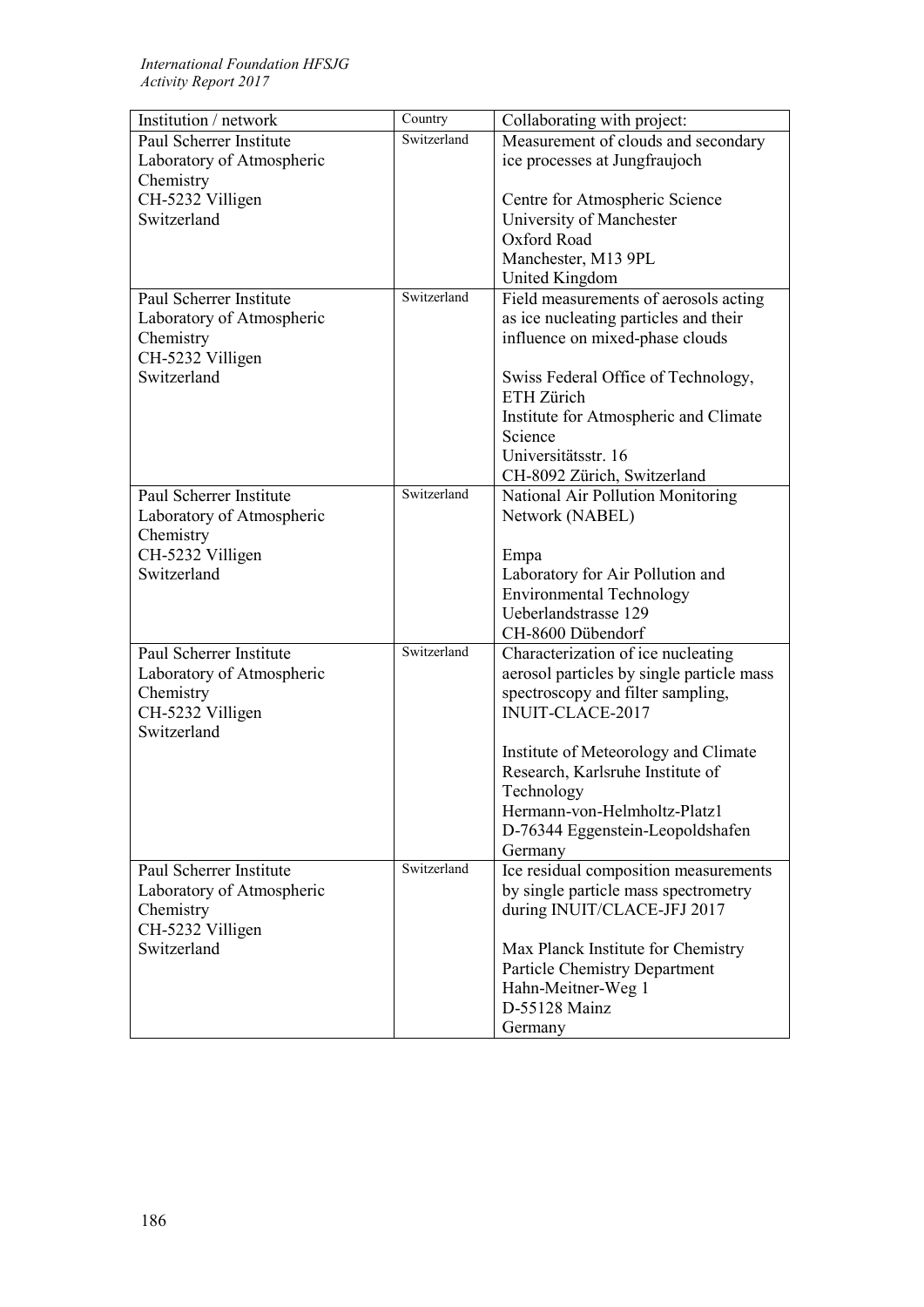| Institution / network                   | Country     | Collaborating with project:          |
|-----------------------------------------|-------------|--------------------------------------|
| Paul Scherrer Institute                 | Switzerland | Investigation of free tropospheric   |
| Laboratory of Atmospheric               |             | nucleation                           |
| Chemistry                               |             |                                      |
| CH-5232 Villigen                        |             | Institute for Atmospheric and Earth  |
| Switzerland                             |             | <b>System Research</b>               |
|                                         |             | University of Helsinki               |
|                                         |             | Gustaf Hällströmin katu 2a           |
|                                         |             | FI-00560 Helsinki                    |
|                                         |             | Finland                              |
| <b>PERMOS</b> (Permafrost Monitoring    | Switzerland | Long-term permafrost monitoring for  |
| Switzerland)                            |             | <b>PERMOS</b>                        |
| http://www.permos.ch/                   |             |                                      |
|                                         |             | WSL Institute for Snow and Avalanche |
|                                         |             | <b>Research SLF</b>                  |
|                                         |             | Flüelastrasse 11                     |
|                                         |             | CH-7260 Davos Dorf, Switzerland      |
| Studiengesellschaft Mont Soleil         | Switzerland | Long-term study on the efficiency of |
| Les Brenet                              |             | photovoltaic at alpine sites         |
|                                         |             |                                      |
|                                         |             | Bern University of Applied Sciences  |
|                                         |             | BFH, Dept. Engineering and           |
|                                         |             | Information Technology (EIT)         |
|                                         |             | Photovoltaic Laboratory              |
|                                         |             | Jlcoweg 1                            |
|                                         |             | CH-3400 Burgdorf                     |
| Study of solar photometry (aerosol      | Switzerland | Global Atmosphere Watch Radiation    |
| optical depth) and long-wave            |             | Measurements                         |
| infrared radiative forcing in           |             |                                      |
| collaboration with the                  |             | Federal Office of Meteorology and    |
| Physikalisch-Meteorologisches           |             | climatology MeteoSwiss               |
| Observatorium Davos (PMOD),             |             | Station Aérologique 1                |
| World Radiation Center (WRC)            |             | Ch. de l'Aérologie                   |
| Dorfstrasse 33                          |             | CH-1530 Payerne                      |
| CH-7260 Davos Dorf                      |             |                                      |
| Swiss GCOS office                       | Switzerland | High precision carbon dioxide and    |
|                                         |             | oxygen measurements at Jungfraujoch  |
|                                         |             |                                      |
|                                         |             | Universität Bern                     |
|                                         |             | Physikalisches Institut              |
|                                         |             | Klima- und Umweltphysik              |
|                                         |             | Sidlerstrasse 5                      |
|                                         |             | CH-3012 Bern                         |
| <b>Swiss Glacier Monitoring Network</b> | Switzerland | Glaciological investigations on the  |
| (GLAMOS)                                |             | Grosser Aletschgletscher             |
| http://www.glamos.ch                    |             |                                      |
|                                         |             | ETH Zürich                           |
|                                         |             | Versuchsanstalt für Wasserbau,       |
|                                         |             | Hydrologie und Glaziologie (VAW)     |
|                                         |             | Hönggerbergring 26                   |
|                                         |             | CH-8093 Zürich                       |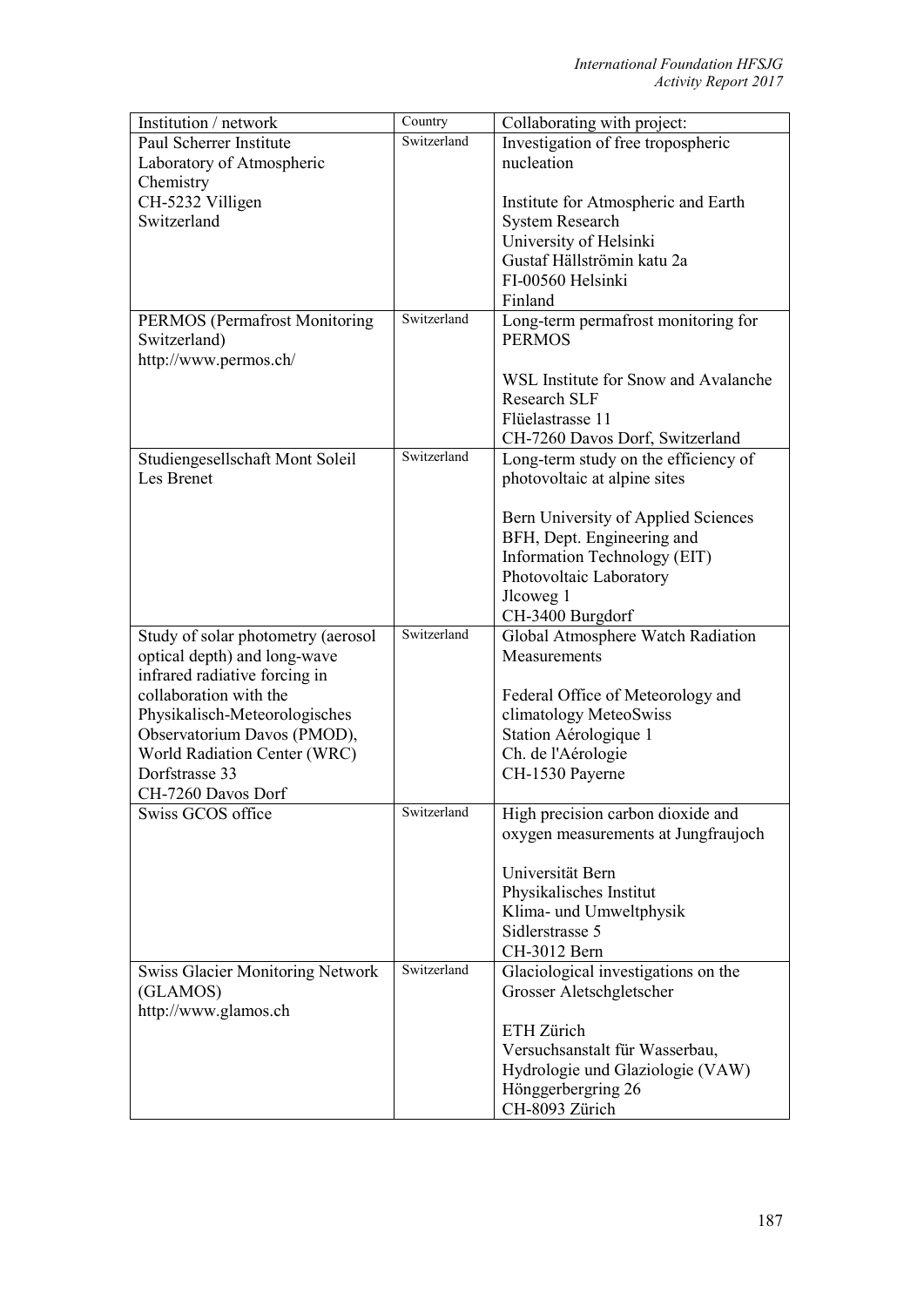| Institution / network                                  | Country     | Collaborating with project:           |
|--------------------------------------------------------|-------------|---------------------------------------|
| Swiss Institute of Speleology and                      | Switzerland | Exploration of the Jochloch cave      |
| Karst-Research                                         |             |                                       |
| Dr. Philipp Häuselmann                                 |             | Schweiz. Gesellschaft für             |
|                                                        |             | Höhlenforschung                       |
|                                                        |             | <b>Sektion Bern</b>                   |
|                                                        |             | CH-3000 Bern                          |
| Universität Basel                                      | Switzerland | The Global Atmosphere Watch Aerosol   |
| Institut für                                           |             | Program at Jungfraujoch               |
| Umweltgeowissenschaften                                |             |                                       |
| Dr. Franz Conen                                        |             | Paul Scherrer Institute               |
| Bernoullistrasse 30                                    |             | Laboratory of Atmospheric Chemistry   |
| CH-4056 Basel                                          |             | CH-5232 Villigen                      |
|                                                        |             | Switzerland                           |
| University of Bern                                     | Switzerland | National Air Pollution Monitoring     |
| Physics Institute                                      |             | Network (NABEL)                       |
| Climate and Environmental Physics                      |             |                                       |
| Sidlerstrasse 5                                        |             | Empa                                  |
| CH-3012 Bern                                           |             | Laboratory for Air Pollution and      |
|                                                        |             | <b>Environmental Technology</b>       |
|                                                        |             | Ueberlandstrasse 129                  |
|                                                        |             | CH-8600 Duebendorf                    |
| University of Bern                                     | Switzerland | The Global Atmosphere Watch Aerosol   |
| Physics Institute                                      |             | Program at Jungfraujoch               |
| <b>Climate and Environmental Physics</b>               |             |                                       |
| Prof. M. Leuenberger                                   |             | Paul Scherrer Institute               |
| Sidlerstrasse 5                                        |             | Laboratory of Atmospheric Chemistry   |
| CH-3012 Bern                                           |             | CH-5232 Villigen<br>Switzerland       |
|                                                        | Switzerland | Continuous measurement of stable CO2  |
| University of Bern                                     |             |                                       |
| Physics Institute<br>Climate and Environmental Physics |             | isotopes at Jungfraujoch, Switzerland |
| Sidlerstrasse 5                                        |             | Empa                                  |
| CH-3012 Bern                                           |             | Laboratory for Air Pollution and      |
|                                                        |             | <b>Environmental Technology</b>       |
|                                                        |             | Überlandstrasse 129                   |
|                                                        |             | CH-8600 Dübendorf                     |
| University of Bern                                     | Switzerland | Flask comparison on Jungfraujoch      |
| Physics Institute                                      |             |                                       |
| Climate and Environmental Physics                      |             | Max Planck Institut für Biogeochemie  |
| Sidlerstrasse 5                                        |             | Hans Knöll Str. 10                    |
| CH-3012 Bern                                           |             | D-007745 Jena                         |
| Universität Bern                                       | Switzerland | 85Kr Activity Determination in        |
| Physikalisches Institut                                |             | Tropospheric Air                      |
| Klima- und Umweltphysik                                |             |                                       |
| Dr. Roland Purtschert                                  |             | Bundesamt für Strahlenschutz          |
| Sidlerstrasse 5                                        |             | Rosastrasse 9                         |
| CH-3012 Bern                                           |             | D-79098 Freiburg                      |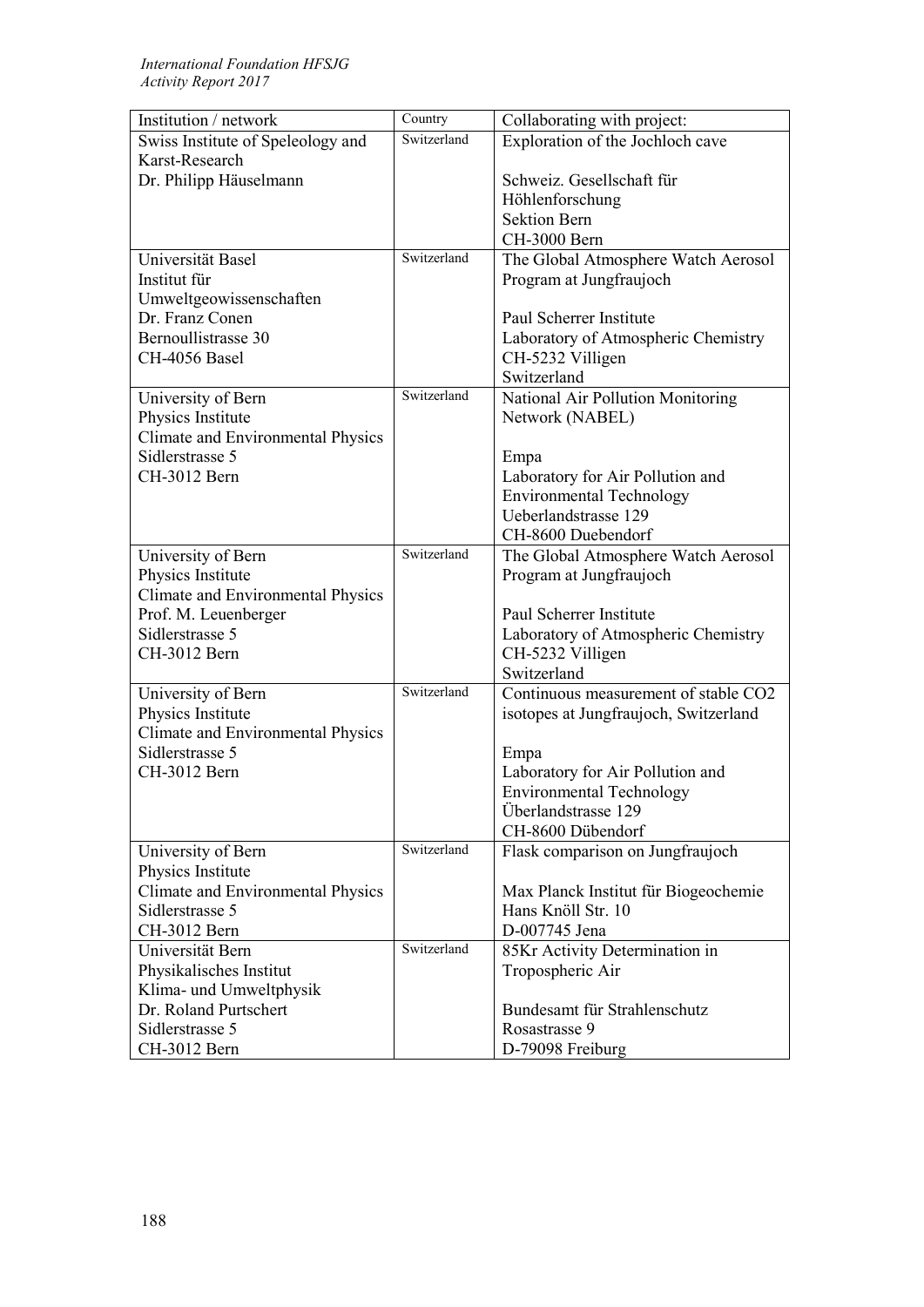| Institution / network                | Country     | Collaborating with project:              |
|--------------------------------------|-------------|------------------------------------------|
| University of Geneva                 | Switzerland | <b>Stellarium Gornergrat</b>             |
| Geneva Observatory                   |             |                                          |
| <b>Astronomy Department</b>          |             | Center for Space and Habitability        |
| 51, Chemin des Maillettes            |             | University of Bern                       |
| CH-1290 Sauverny                     |             | Gesellschaftsstrasse 6                   |
|                                      |             | CH-3012 Bern                             |
| Univérsité de Neuchâtel              | Switzerland | Absolute gravimetric calibration line    |
| Centre d'Hydrogéologie et de         |             | Interlaken - Jungfraujoch                |
| Géothermie (CHYN)                    |             |                                          |
|                                      |             | Federal Office of Topography swisstopo   |
|                                      |             | Seftigenstrasse 264                      |
|                                      |             | CH-3084 Wabern                           |
| Univérsité de Lausanne               | Switzerland | Absolute gravimetric calibration line    |
| Institut des sciences de la Terre    |             | Interlaken - Jungfraujoch                |
|                                      |             |                                          |
|                                      |             | Federal Office of Topography swisstopo   |
|                                      |             | Seftigenstrasse 264                      |
|                                      |             | CH-3084 Wabern                           |
| Centre for Isotope Research CIO      | The         | High precision carbon dioxide and        |
| University of Groningen              | Netherlands | oxygen measurements at Jungfraujoch      |
| The Netherlands                      |             |                                          |
|                                      |             | Universität Bern                         |
|                                      |             | Physikalisches Institut                  |
|                                      |             | Sidlerstrasse 5                          |
|                                      |             | CH-3012 Bern                             |
| Centre for Isotope Research CIO      | The         | Flask comparison on Jungfraujoch         |
| University of Groningen              | Netherlands |                                          |
| The Netherlands                      |             | Max Planck Institut für Biogeochemie     |
|                                      |             | Hans Knöll Str. 10                       |
|                                      |             | D-007745 Jena                            |
| <b>Abant Izzet Baysal University</b> | Turkey      | φ Dependence study of TAUWER             |
| Department of Physics                |             | Prototype detector and correlation study |
| <b>Experimental Nuclear and High</b> |             | of cosmic ray rate with solar activity   |
| <b>Energy Group</b>                  |             |                                          |
| Prof. Dr. Haluk Denizli              |             |                                          |
|                                      |             | Giresun University                       |
| Bolu / Turkey                        |             | Department of Electric and Electronics   |
|                                      |             | Engineering                              |
|                                      |             | 28200 Giresun, Turkey                    |
|                                      |             | and                                      |
|                                      |             | University of Rome La Sapienza           |
|                                      |             | Departement of Physics                   |
|                                      |             | Piazza A. Moro 5                         |
|                                      |             | I-00185 Rome                             |
| Royal Holloway                       | UK          | Isotopic composition of N2O at           |
| University of London                 |             | Jungfraujoch High Altitude Station       |
| Prof. Euan Nisbet                    |             |                                          |
|                                      |             | Empa                                     |
|                                      |             | Laboratory for Air Pollution and         |
|                                      |             | <b>Environmental Technology</b>          |
|                                      |             | Überlandstrasse 129<br>CH-8600 Dübendorf |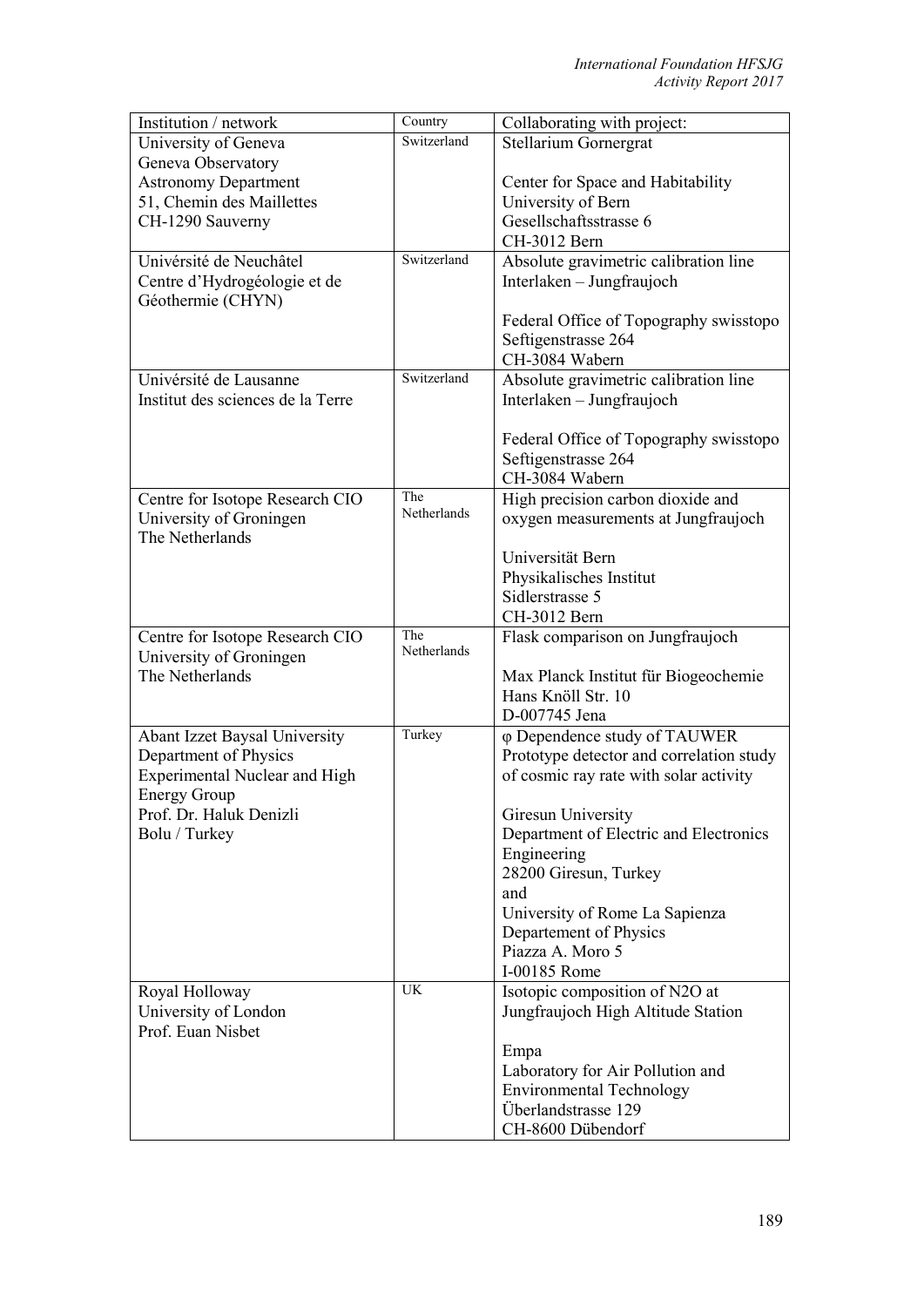| Institution / network                                 | Country   | Collaborating with project:                                                |
|-------------------------------------------------------|-----------|----------------------------------------------------------------------------|
| University of Bristol                                 | UK        | Halogenated greenhouse gases at                                            |
|                                                       |           | Jungfraujoch                                                               |
|                                                       |           |                                                                            |
|                                                       |           | Empa                                                                       |
|                                                       |           | Laboratory for Air Pollution/                                              |
|                                                       |           | <b>Environmental Technology</b>                                            |
|                                                       |           | Überlandstrasse 129                                                        |
|                                                       |           | CH-8600 Dübendorf                                                          |
| University of Leeds                                   | UK        | Atmospheric physics and chemistry                                          |
| School of Earth and Environment                       |           |                                                                            |
| Martin Chipperfield                                   |           | Royal Belgian Institute for Space                                          |
| Leeds, LS2 9JT                                        |           | Aeronomy (BIRA-IASB)                                                       |
| United Kingdom                                        |           | Ringlaan 3                                                                 |
|                                                       |           | B-1180 Brussels                                                            |
|                                                       |           | Belgium                                                                    |
| University of Leeds                                   | <b>UK</b> | High resolution, solar infrared Fourier                                    |
|                                                       |           | Transform spectrometry. Application to                                     |
|                                                       |           | the study of the Earth atmosphere                                          |
|                                                       |           |                                                                            |
|                                                       |           | University of Liège                                                        |
|                                                       |           | Institut d'Astrophysique et de                                             |
|                                                       |           | Géophysique                                                                |
|                                                       |           | Allée du six Août, 19 - Bâtiment B5a                                       |
|                                                       |           |                                                                            |
|                                                       | <b>UK</b> | B-4000 Sart Tilman (Liège, Belgium)<br>The Global Atmosphere Watch Aerosol |
| University of Manchester                              |           |                                                                            |
| School of Earth, Atmospheric and                      |           | Program at Jungfraujoch                                                    |
| <b>Environmental Sciences (SEAES)</b><br>Prof. H. Coe |           |                                                                            |
|                                                       |           | Paul Scherrer Institute                                                    |
| Prof. T. Choularton                                   |           | Laboratory of Atmospheric Chemistry                                        |
| Manchester, UK                                        |           | CH-5232 Villigen                                                           |
|                                                       | <b>UK</b> | Switzerland                                                                |
| University of Manchester                              |           | Ice residual composition measurements                                      |
| School of Earth, Atmospheric and                      |           | by single particle mass spectrometry                                       |
| <b>Environmental Sciences (SEAES)</b>                 |           | during INUIT/CLACE-JFJ 2017                                                |
| Manchester, UK                                        |           |                                                                            |
|                                                       |           | Max Planck Institute for Chemistry                                         |
|                                                       |           | <b>Particle Chemistry Department</b>                                       |
|                                                       |           | Hahn-Meitner-Weg 1                                                         |
|                                                       |           | D-55128 Mainz                                                              |
|                                                       |           | Germany                                                                    |
| University of Manchester                              | <b>UK</b> | Composition analysis of ice particle                                       |
| School of Earth, Atmospheric and                      |           | residuals combining aerosol mass                                           |
| <b>Environmental Sciences (SEAES)</b>                 |           | spectrometry and counterflow virtual                                       |
| Manchester, UK                                        |           | impactor technique                                                         |
|                                                       |           |                                                                            |
|                                                       |           | Leibniz Institut für                                                       |
|                                                       |           | Troposphärenforschung                                                      |
|                                                       |           | Permoserstrasse 15                                                         |
|                                                       |           | D-04318 Leipzig                                                            |
|                                                       |           | Germany                                                                    |